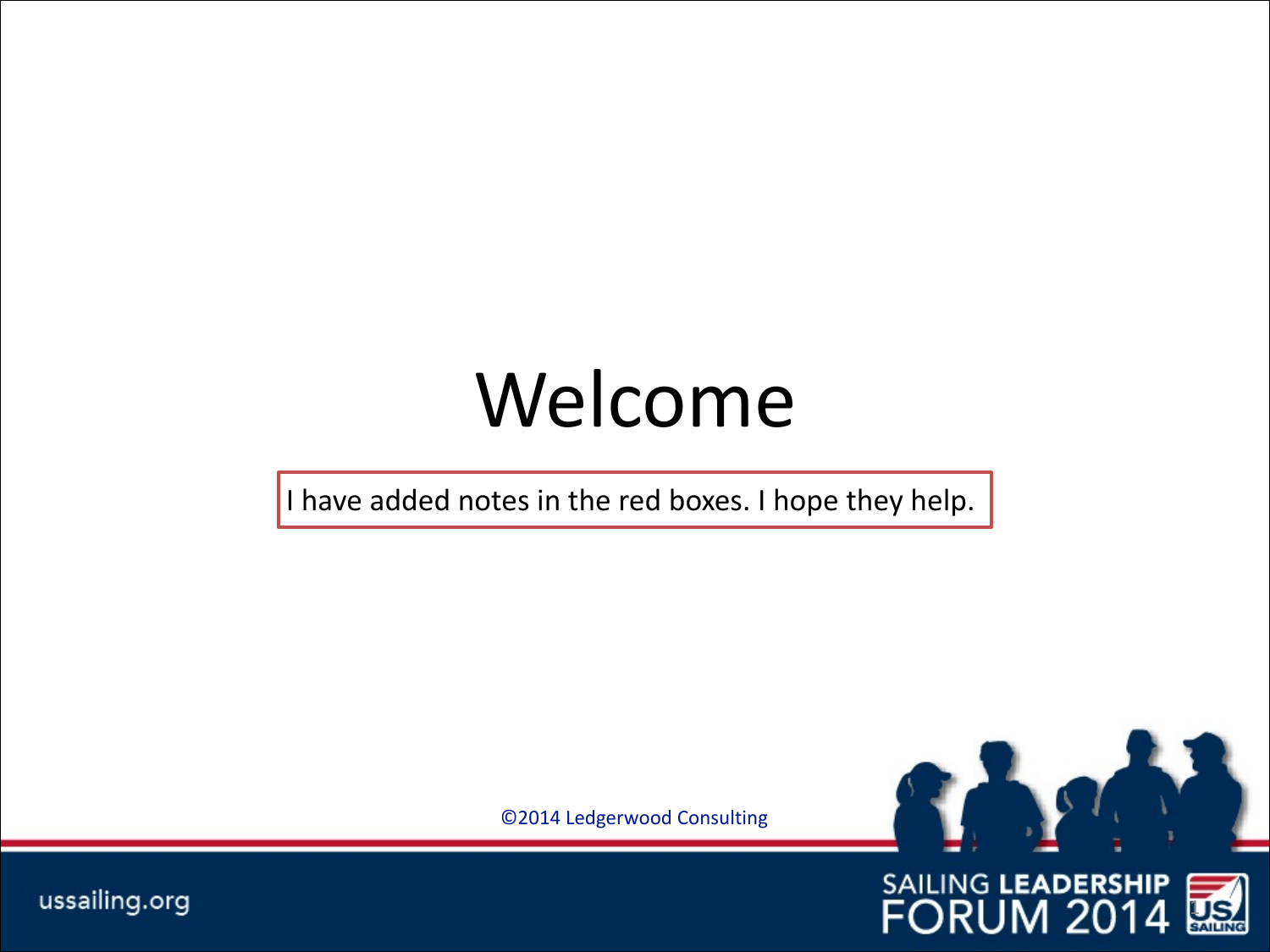### Three Titles I Played With

Anyone can be a Boss, Can You be a Leader? Focusing and Inspiring Volunteers

Anyone can be a Boss, **Anyone** can be a Leader! Focusing and Inspiring Volunteers

Anyone can be a Boss, **Everyone** can provide Leadership! Focusing and Inspiring Volunteers

©2014 Ledgerwood Consulting



**SAILING LEADERSHIP FORUM 20** 

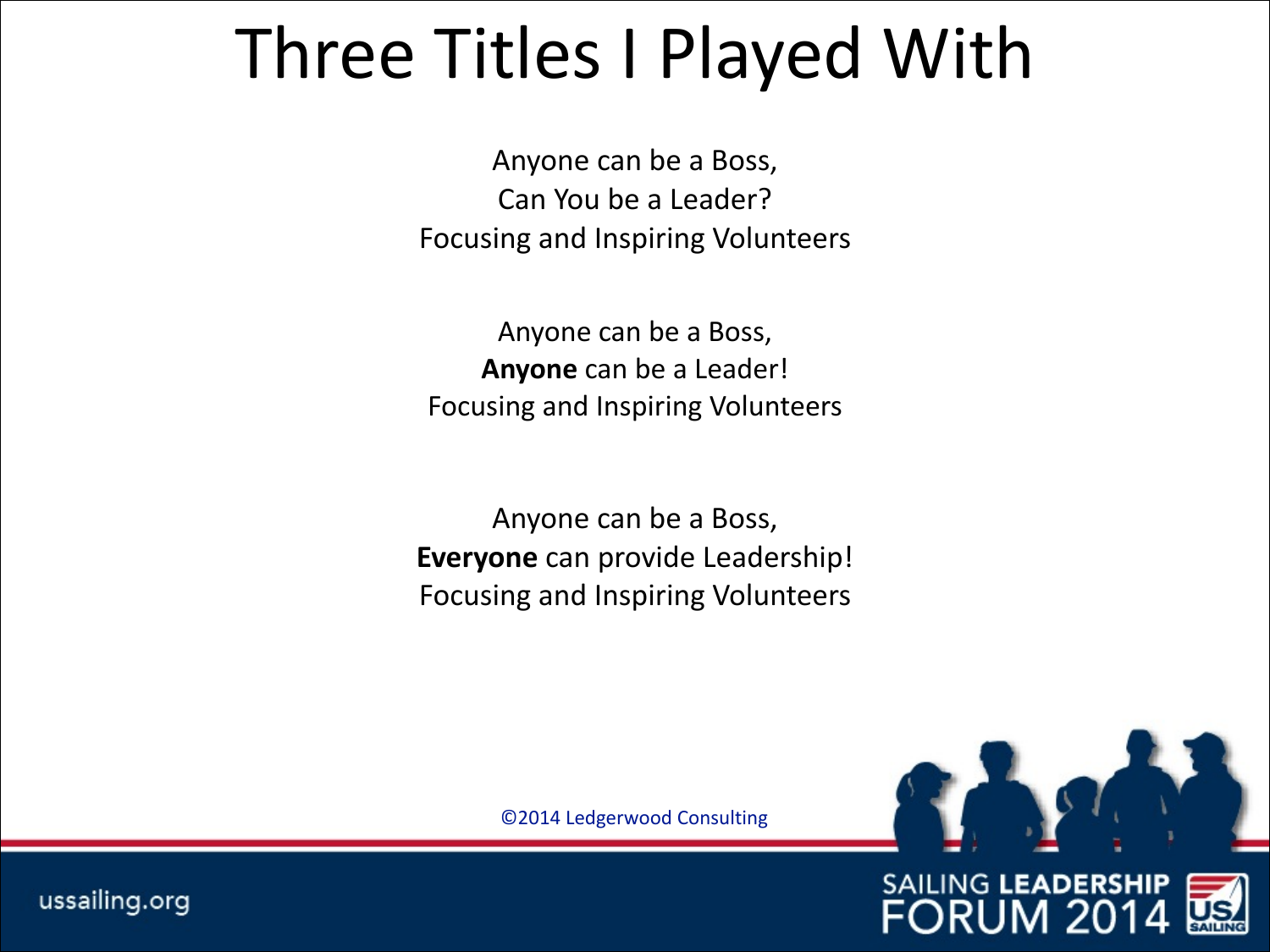#### Larry Ledgerwood

#### **Sailing Stuff ...**

US Sailing Training Committee US Sailing National Faculty Online Committee Chair of National Sailing Programs Symposium - NSPS Keelboat Instructor at OCSC, San Francisco Bay Keelboat Instructor at the United States Naval Academy

#### **Business Stuff ...**

"Why do we do what we do? and Why don't we do more of what we know works?"

©2014 Ledgerwood Consulting



**SAILING LEADERSHIP** 

)RI

3

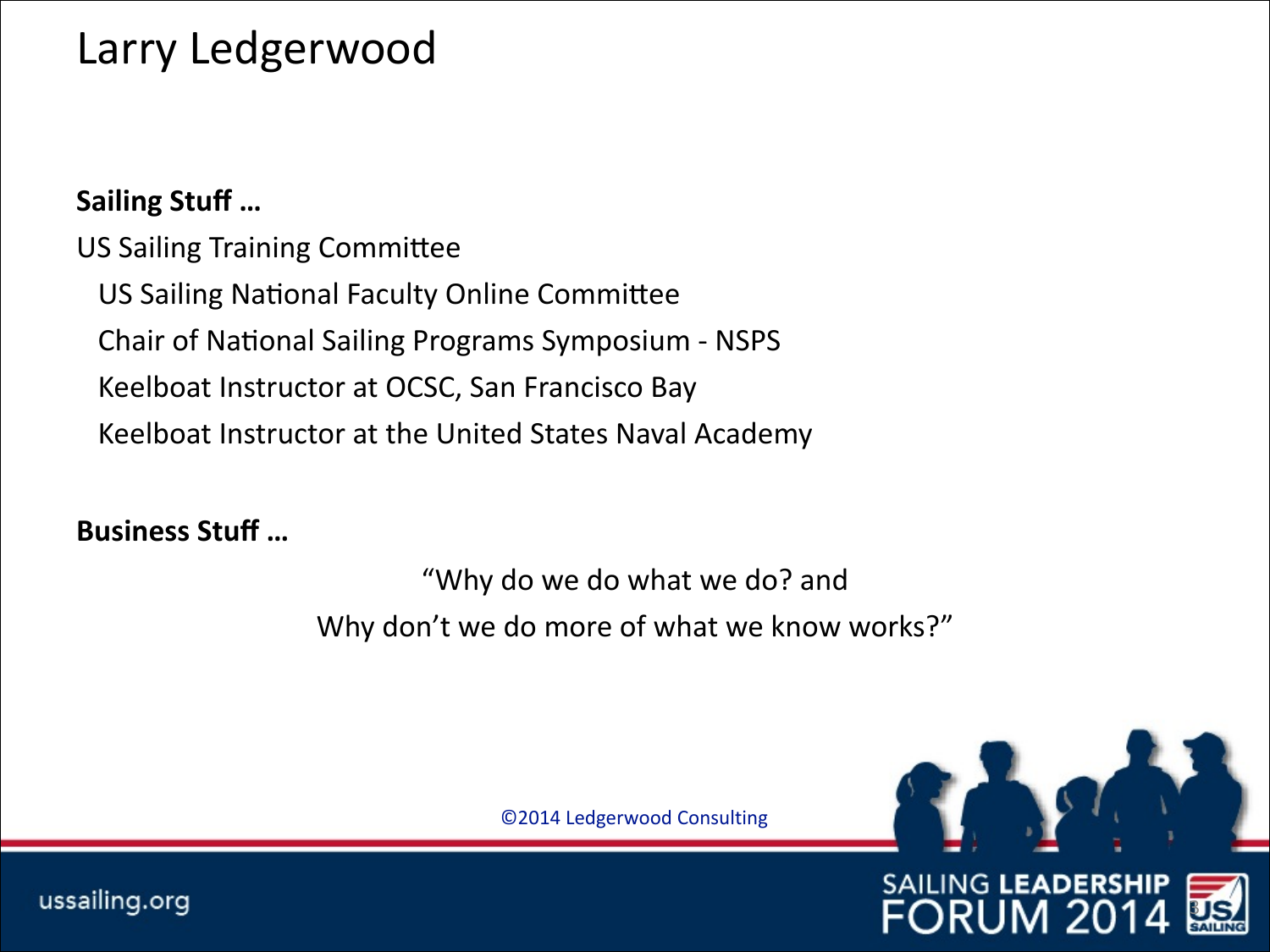### **Objectives**

- to have you think about Leadership in a different way than you do right now
- particularly on how to focus and motivate volunteers
- to provide you with resources for further investigation

©2014 Ledgerwood Consulting



**ORUM 20** 

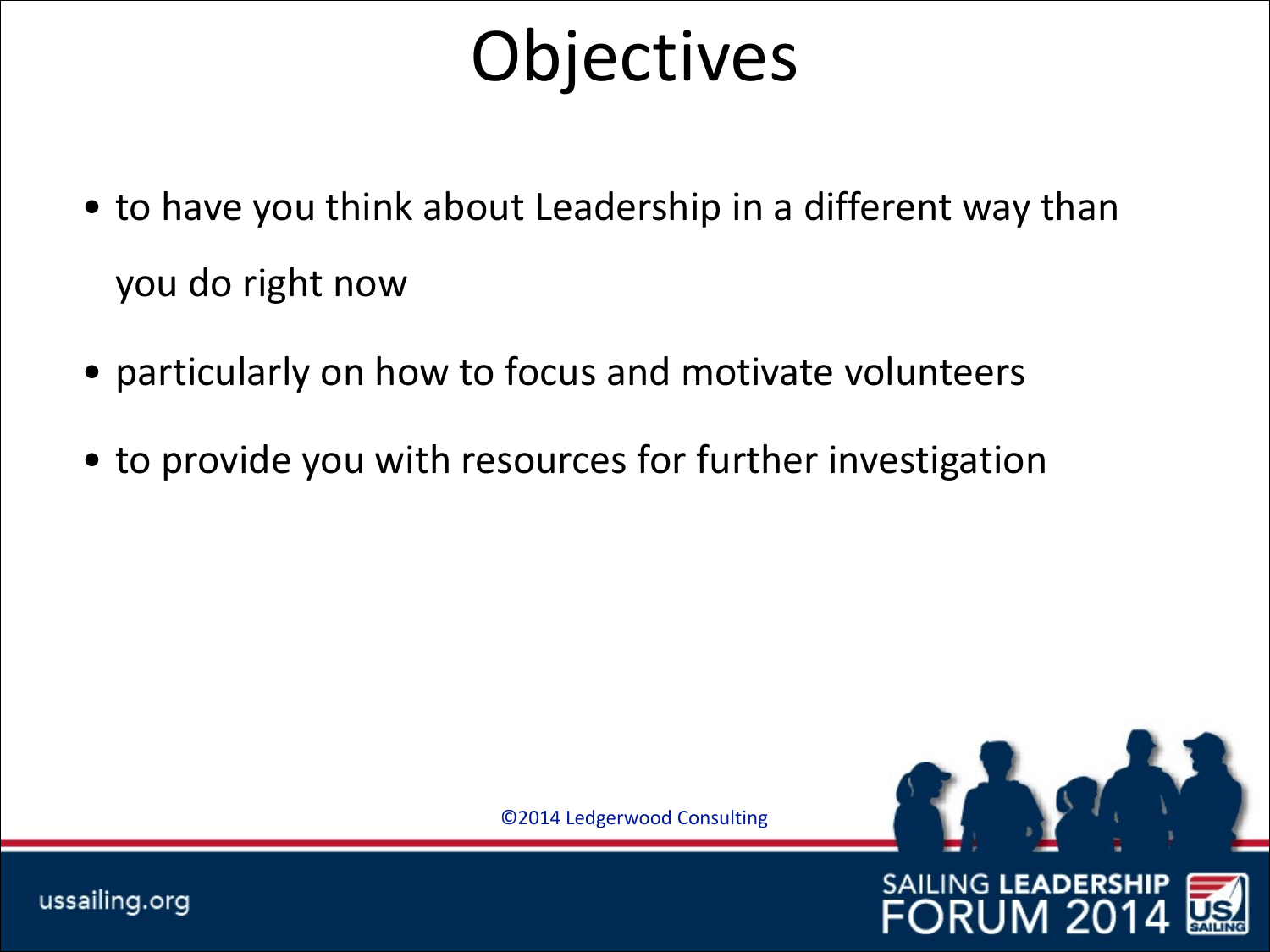### What are we talking about?

- Boss Leader
- Managing Leading
- Management Leadership
- Leader Leadership

What do these terms mean to you? What are the differences and what are the similarities?

©2014 Ledgerwood Consulting



**SAILING LEADERSHIP** 

ORUM 20

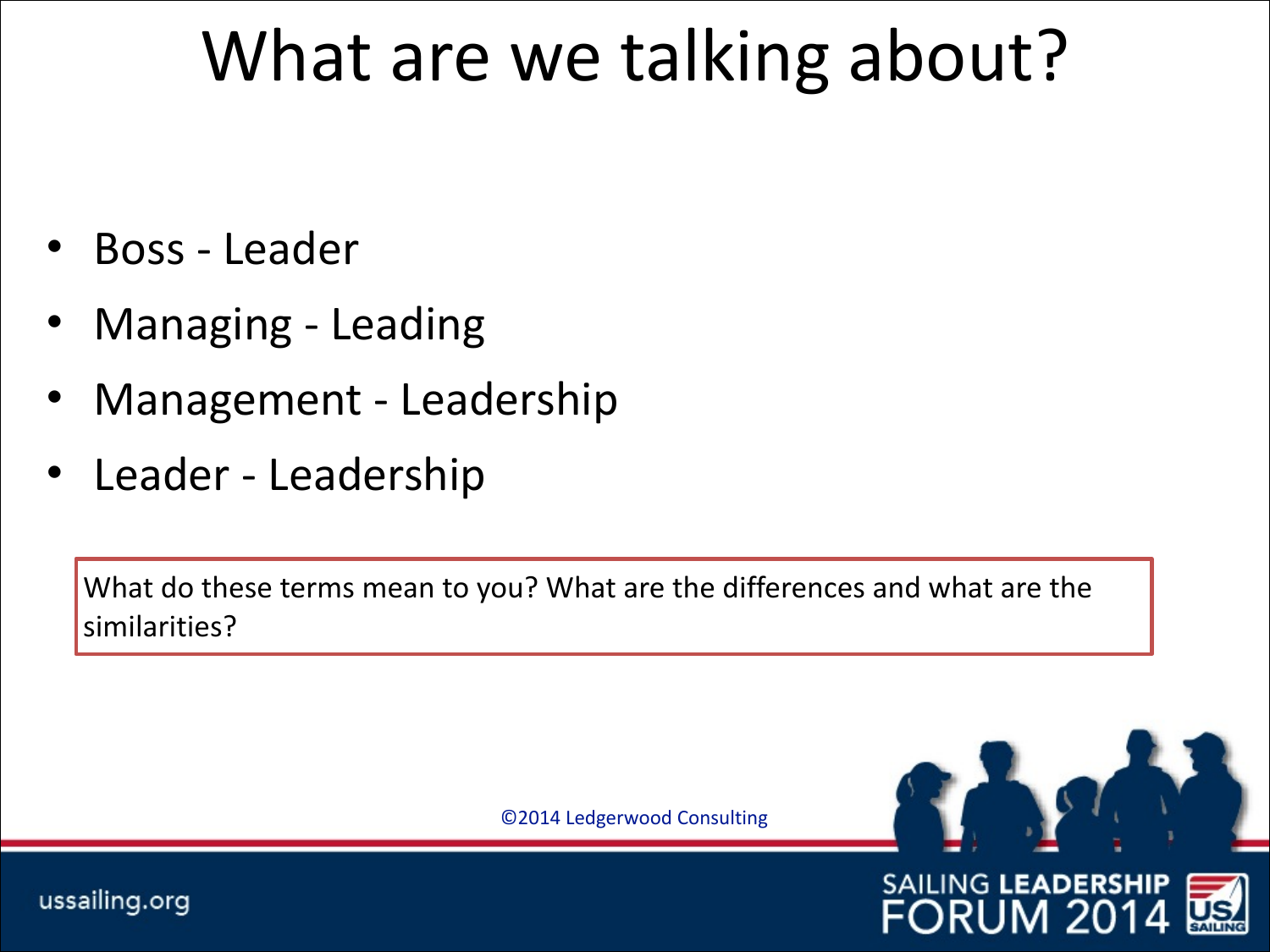### What people say ...

Managers are people who do things right, and leaders are people who do the right things.

#### lots of people

The above represents commonly head views of Managers and Leaders. This session did not attempt to differentiate between the two. Rather we examined the idea of Leadership vs the position of being a leader.

©2014 Ledgerwood Consulting



**SAILING LEADERSHIP** 

JM 20

ORl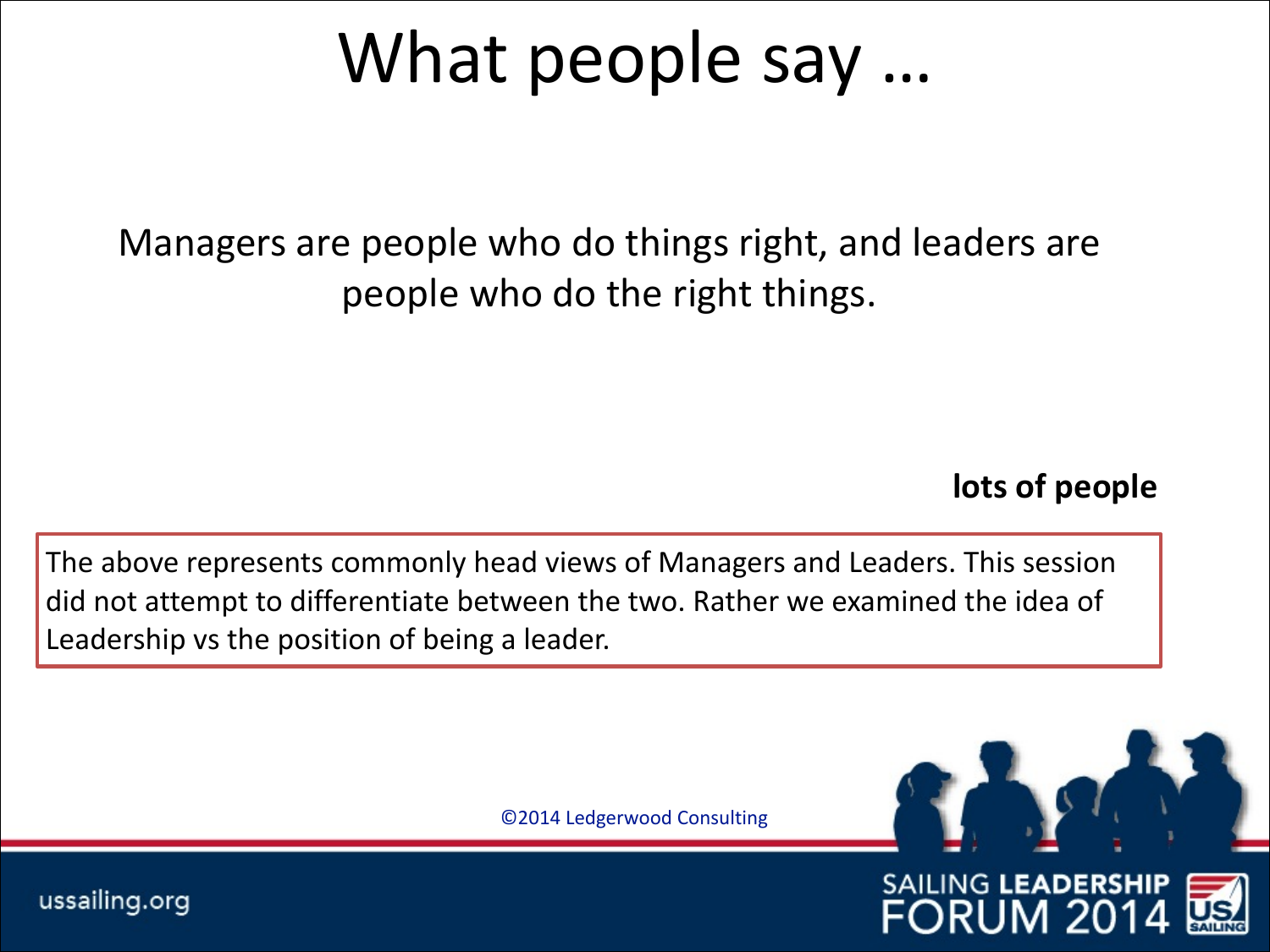### Leadership Agenda

- 10 year Project Leadership Agenda
- Mid and upper level Scientist, Engineers
- Year long program 10 days of meeting
- Leadership not a positional *job*

The idea of developing leadership within the organization both teaching it and fostering it as a way to foster *focus* and *motivation* for the volunteers was the focus of this session.

©2014 Ledgerwood Consulting

**SAILING LEADERSHIP** 

ORUM 20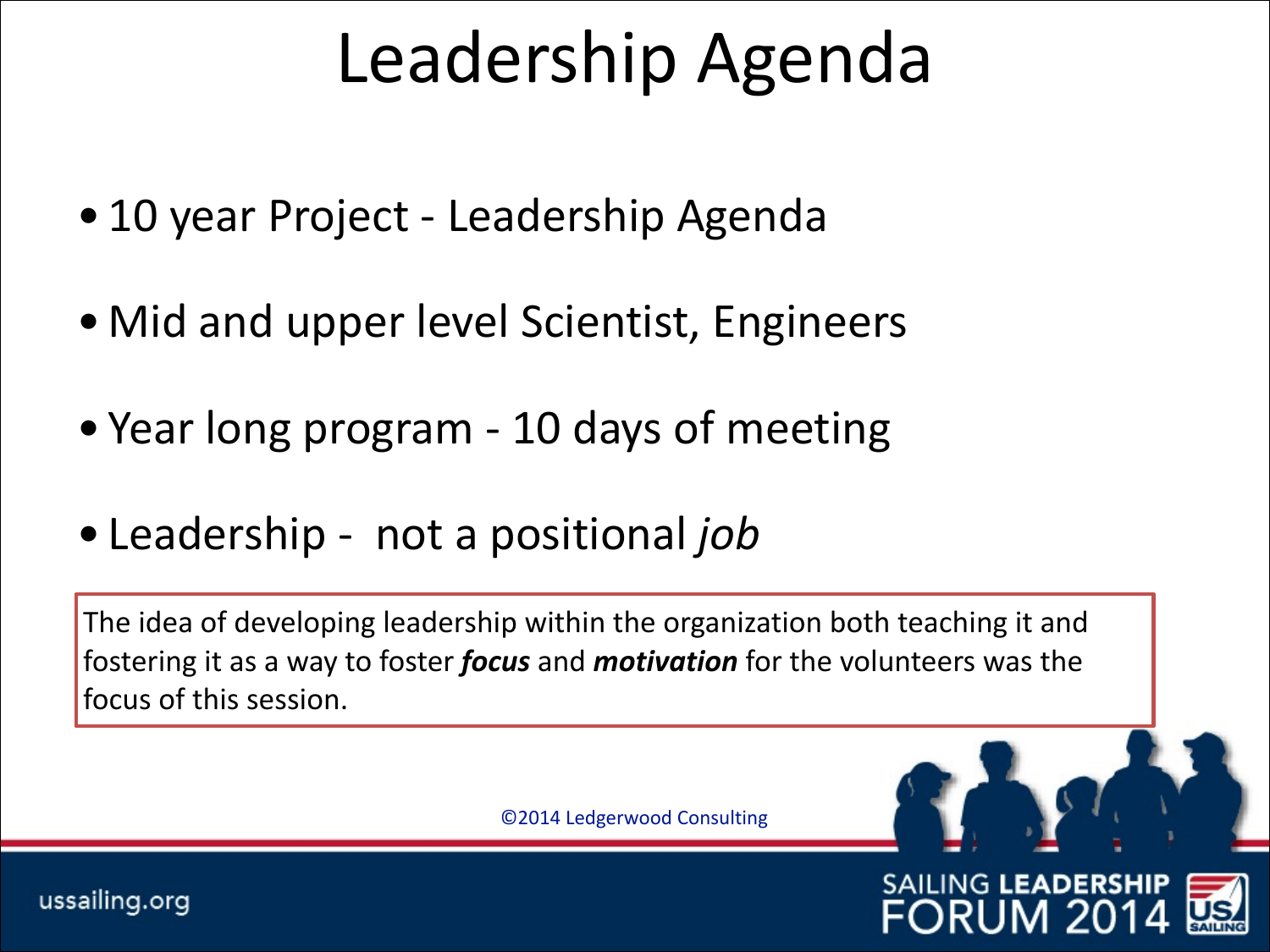### **Our Model**

©2014 Ledgerwood Consulting



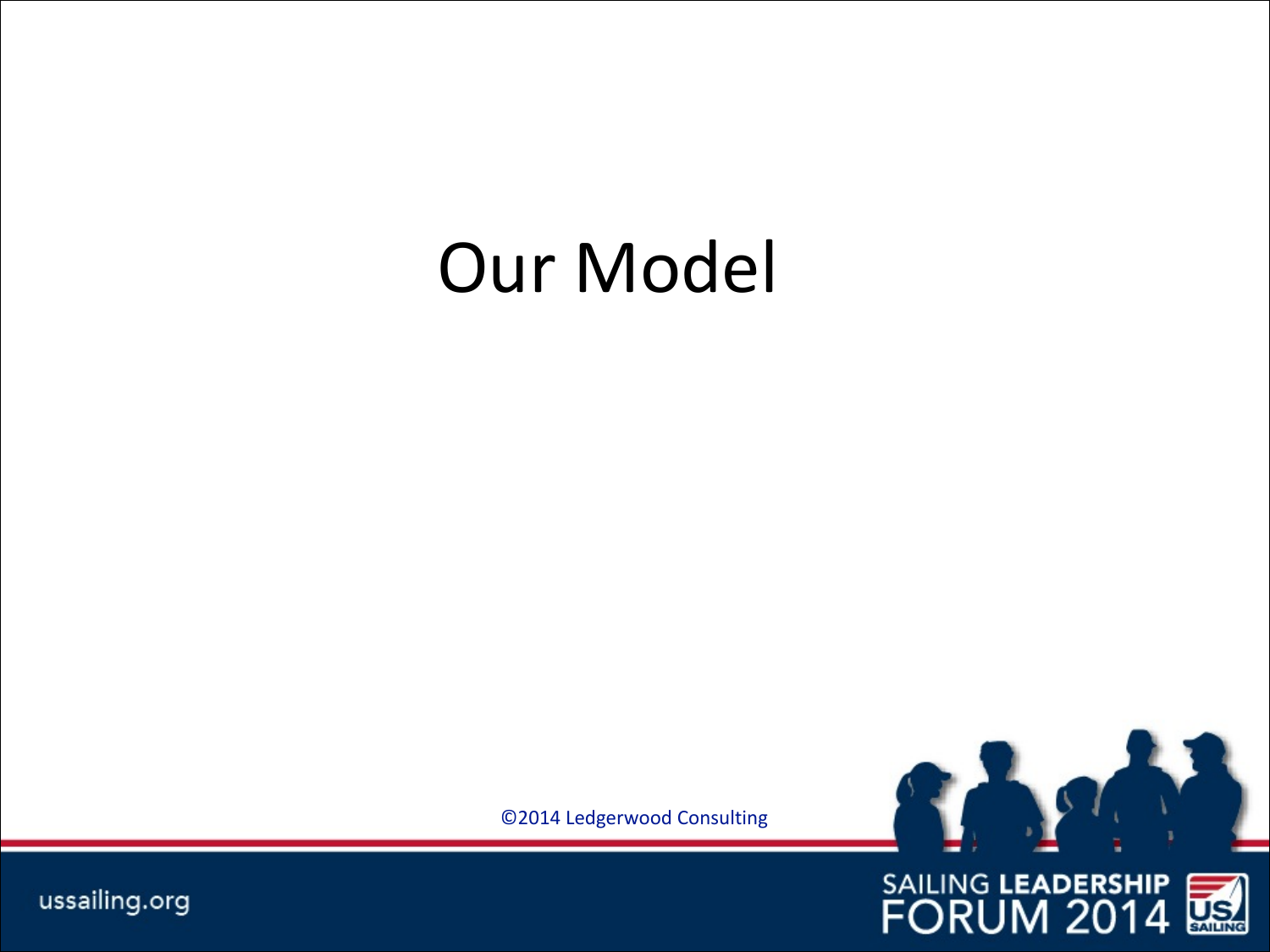### What I will Follow

Leader(s) who... An Organization that...



This was the guiding model of Leadership that we developed for the leadership program described above.

©2014 Ledgerwood Consulting



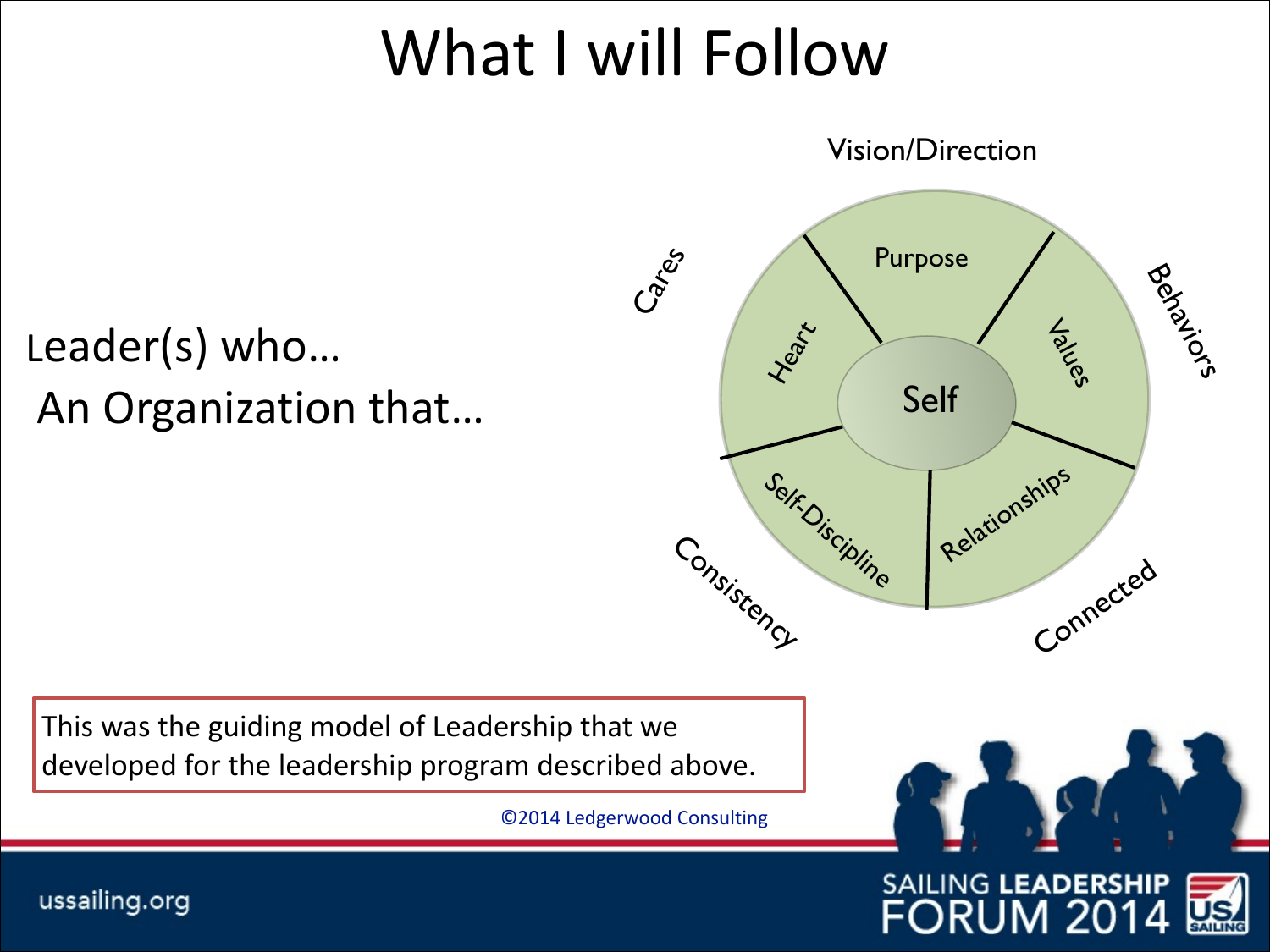### What Leaders Manage ...

- **Attention**
- **Meaning**
- **Trust**
- **Oneself**

Warren G. Bennis

Attention and *Meaning* are two components that impact what people will focus on. High levels of Trust are related with high levels of positive *Motivation*.

©2014 Ledgerwood Consulting



#### **SAILING LEADERSHIP FORUM 201**

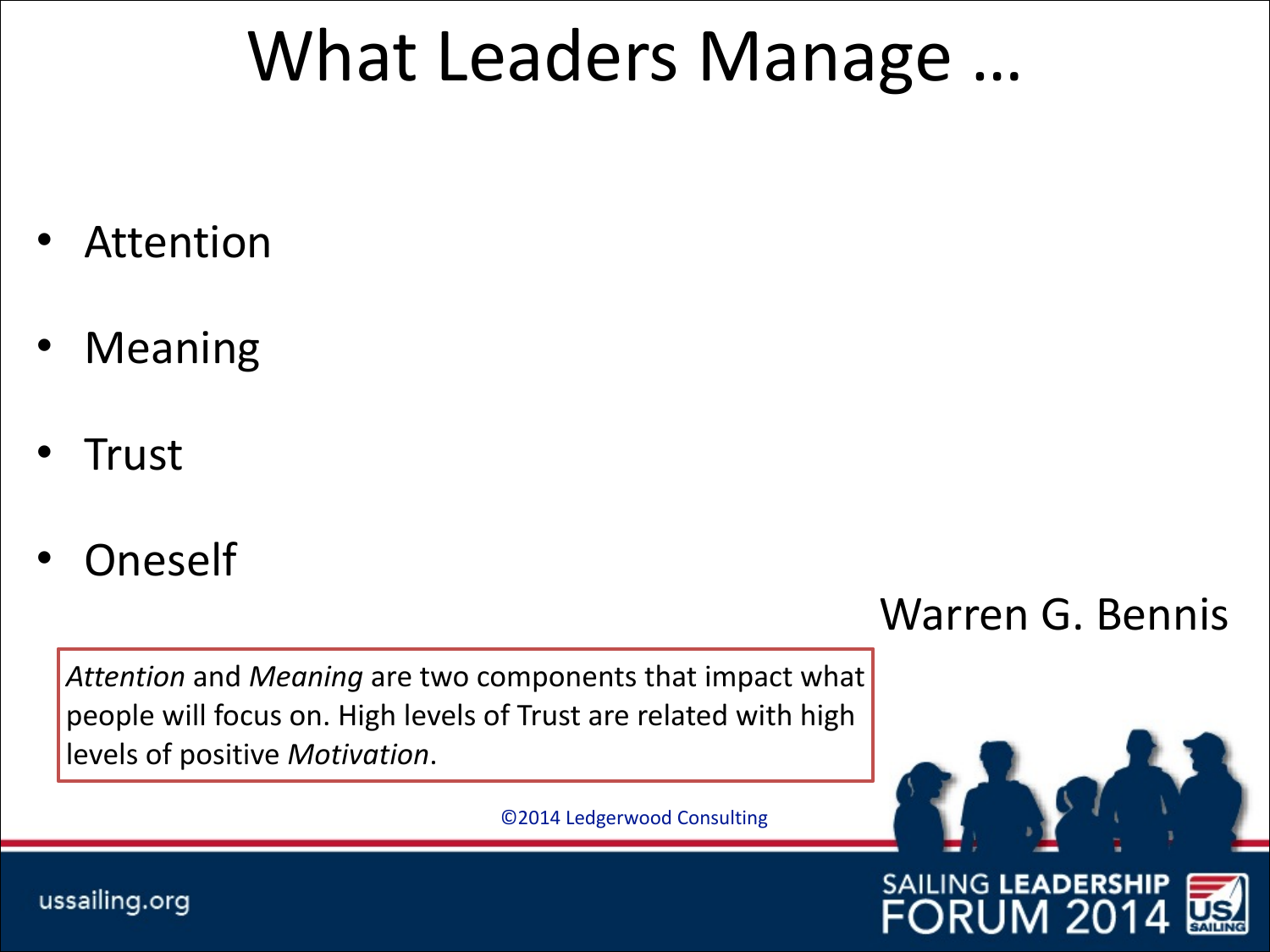### Leadership

### "Becoming a leader is synonymous with becoming yourself.

#### It is precisely that simple, and it is also that difficult."

Warren Bennis

©2014 Ledgerwood Consulting



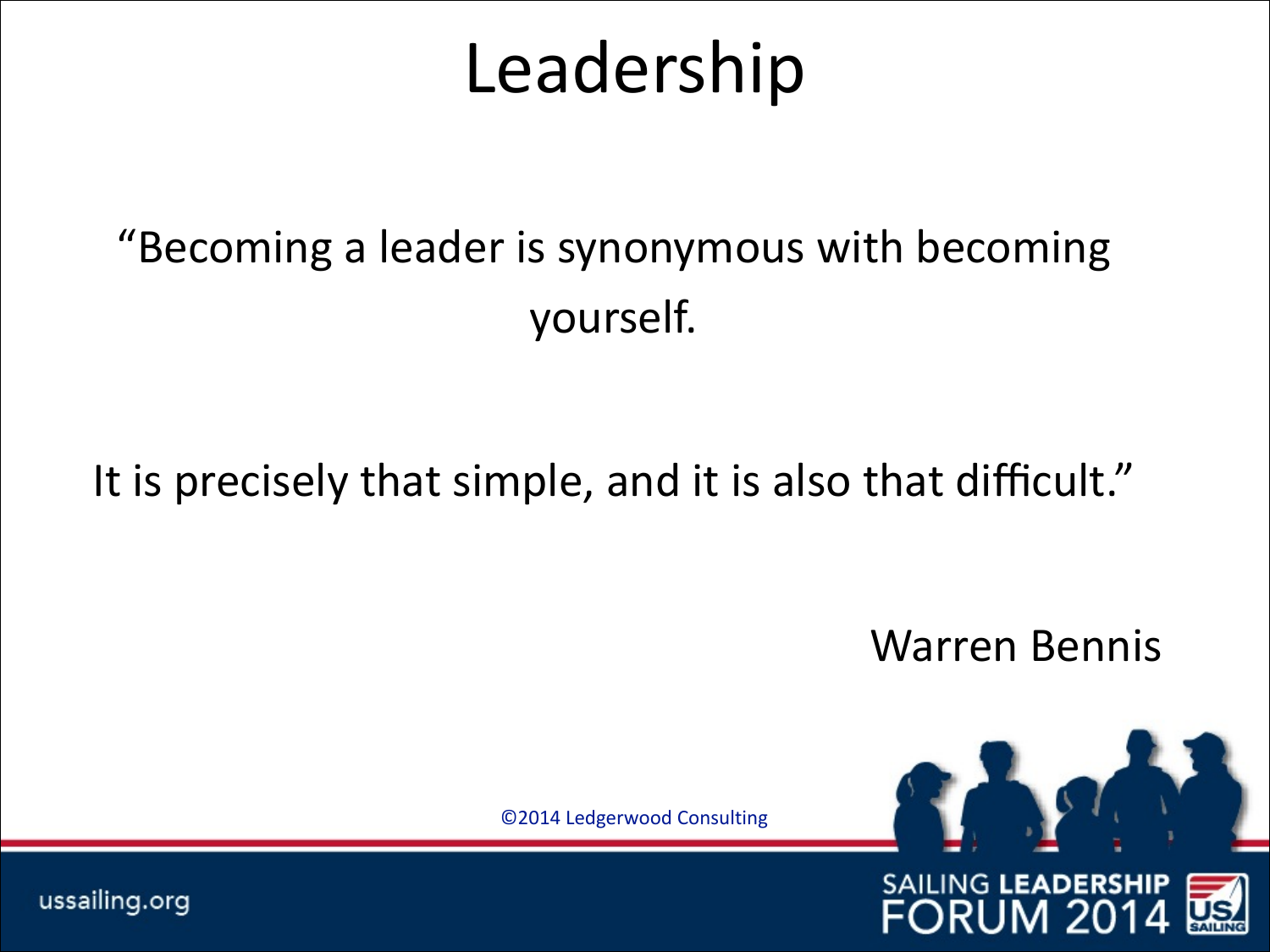### Leadership is not a singular act ...

"A leader without followers is just someone out for a walk."

©2014 Ledgerwood Consulting



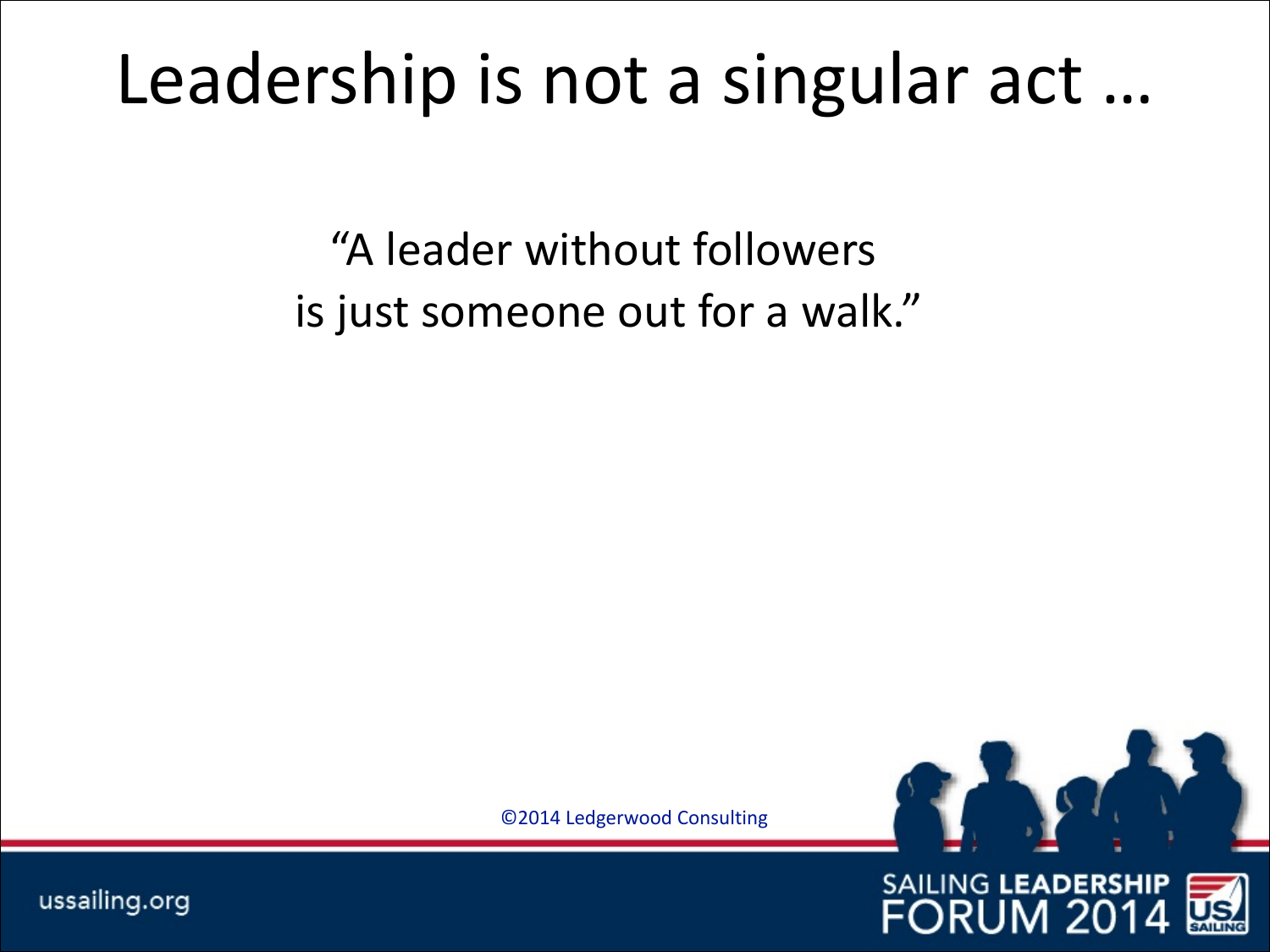# **Enlisting Others**

### Our Vision + Their Reasons = Alignment

This is a new expression of an idea that came to me as I prepared this presentation. Alignment is one result of *Focus* and *Motivation*.

©2014 Ledgerwood Consulting



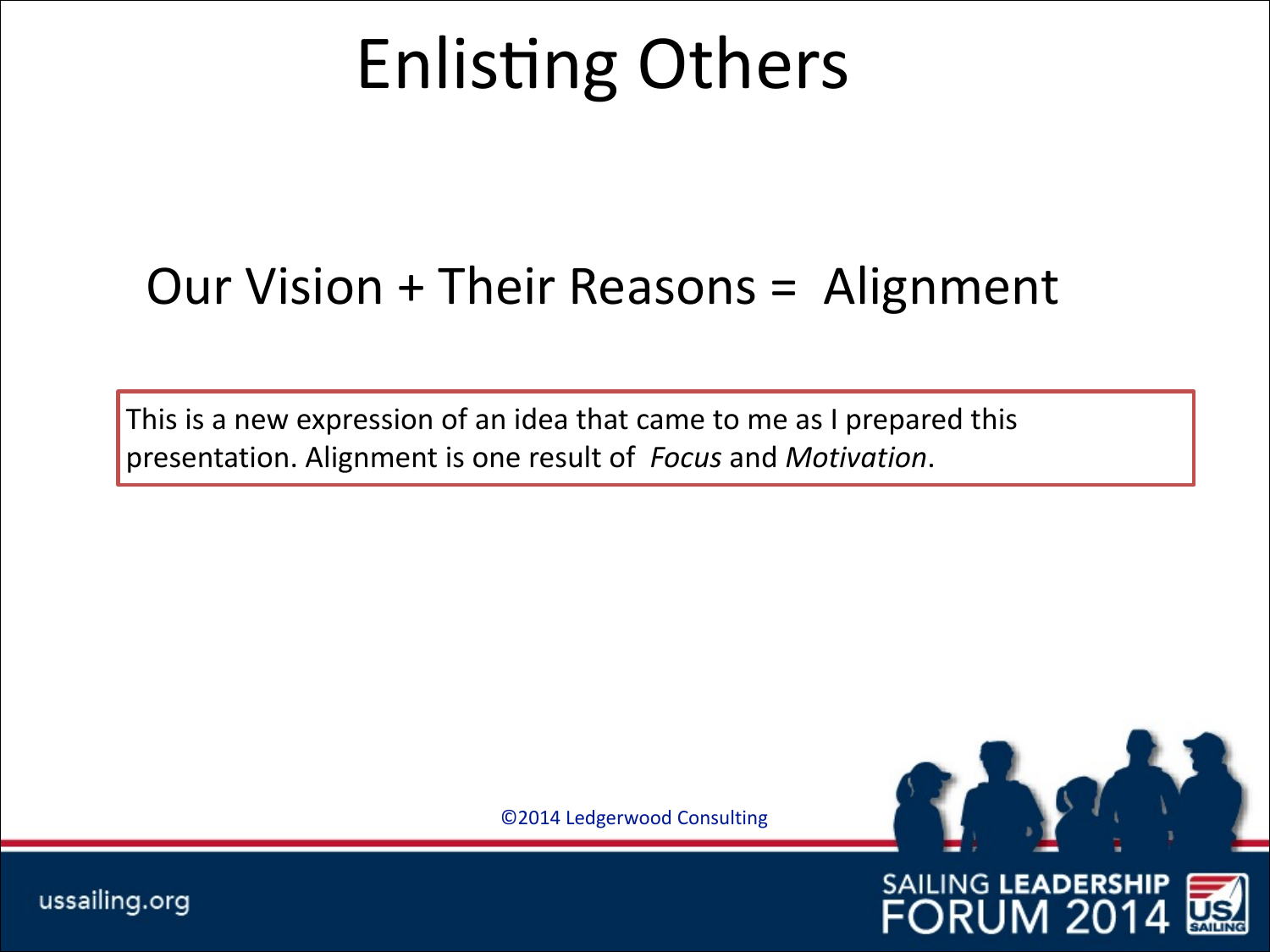### Arlene's Vision

#### Our Vision  $+$  Their Reasons  $=$  Alignment

I used an edited version of Arlene Samens' TEDx talk to illustrate the power of articulating a clear vision. What I showed were the first 90 seconds or so and the last 2.5 minutes.

Having spent time with her and the people in her organization, One-Heart World-Wide, I know that the clarity of that vision permeates everything they do.

It provides Focus for both her staff and the volunteers throughout the world.

Her entire 8 minutes talk, *Dying to Give Birth*, can be seen here.

And because I support her efforts here is the link to One-Heart World-Wide's website.

©2014 Ledgerwood Consulting

**SAILING LEADERSHIP** 

ORUM 20

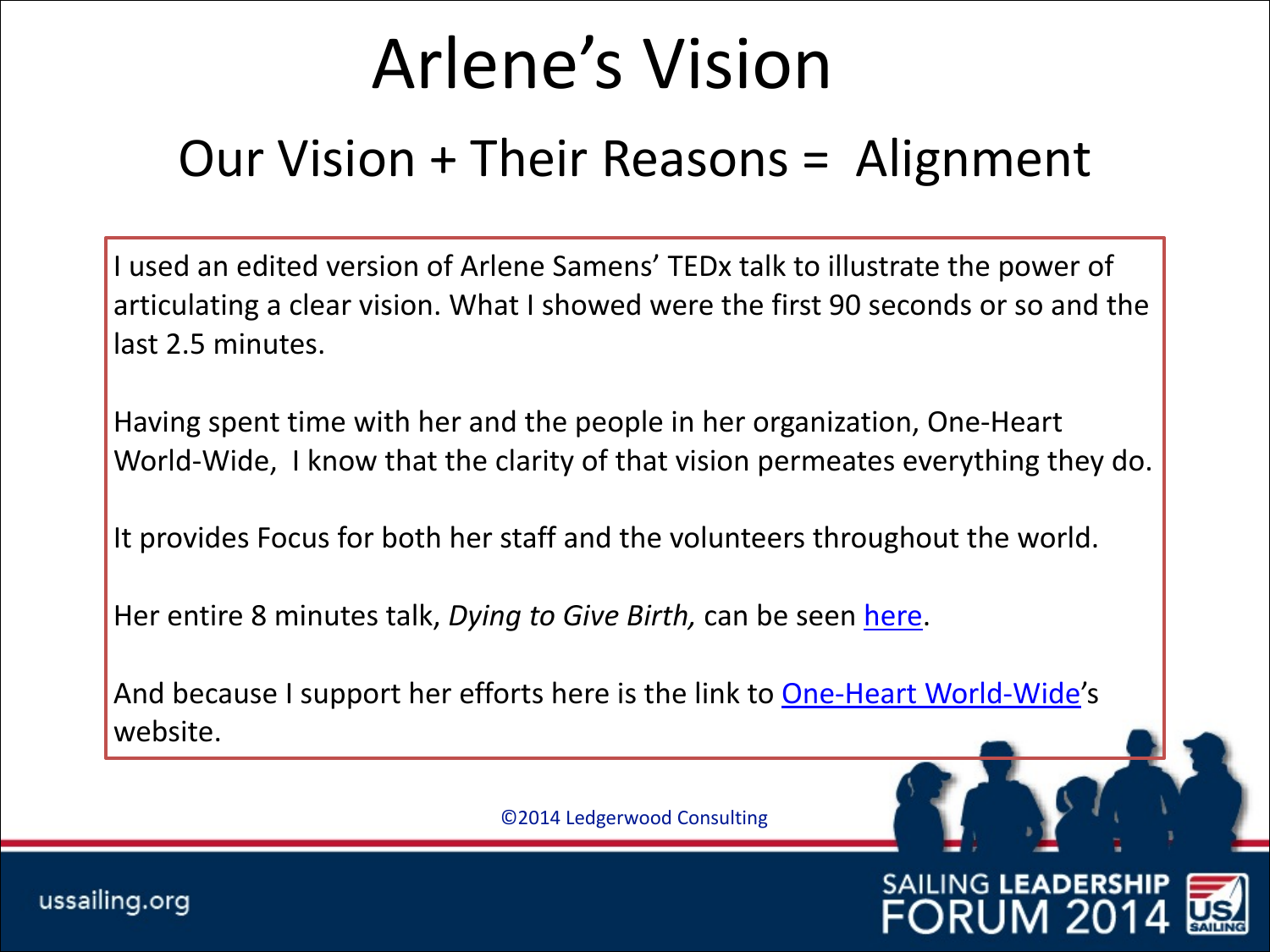### His Vision Their Reasons

### Our Vision  $+$  Their Reasons  $=$  Alignment

I showed a clip from the movie Gettysburg when Colonel Joshua Chamberlin gives a talk to 120 Union Army deserters that he "inherited" just as he was moving into place for the battle at Gettysburg. These were his "six guys sitting at the bar", that is, a group that was not exactly helping his cause along. These represent the "resisters" in our organizations.

The talk serves as an example of how he engaged them in his clearly articulated vision and acknowledged that they would join for their own reasons.

In reality Chamberlin got 118 of the 120 men to join him which is widely believed to be *the* turning point in the war. His success in (re)enlisting these men means the United States exists today. The clip on is here.

©2014 Ledgerwood Consulting

**SAILING LEADERSH** 

ORUM 20

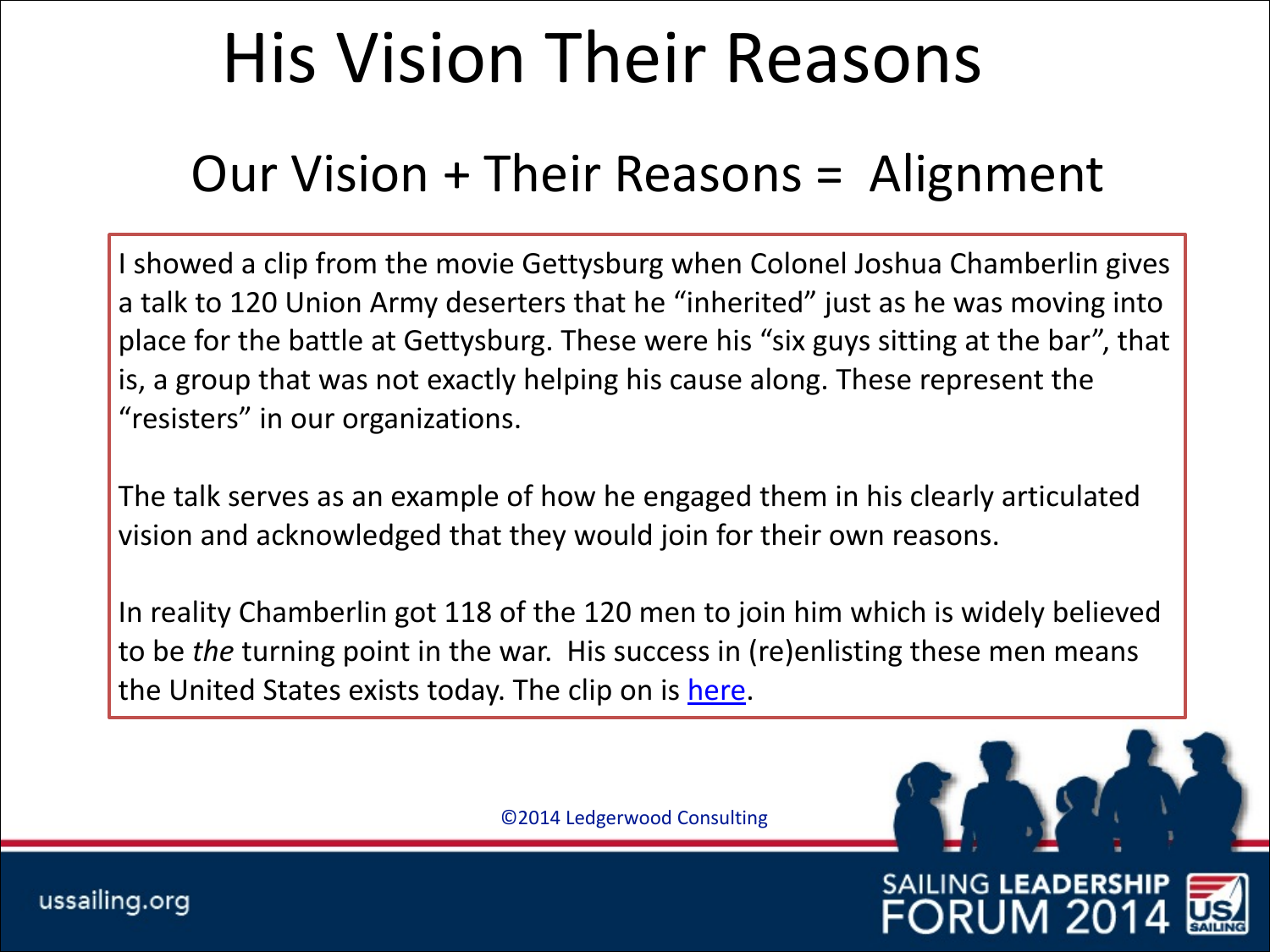### **Enlisting Others**

### Our Vision + Their Reasons = Alignment

©2014 Ledgerwood Consulting



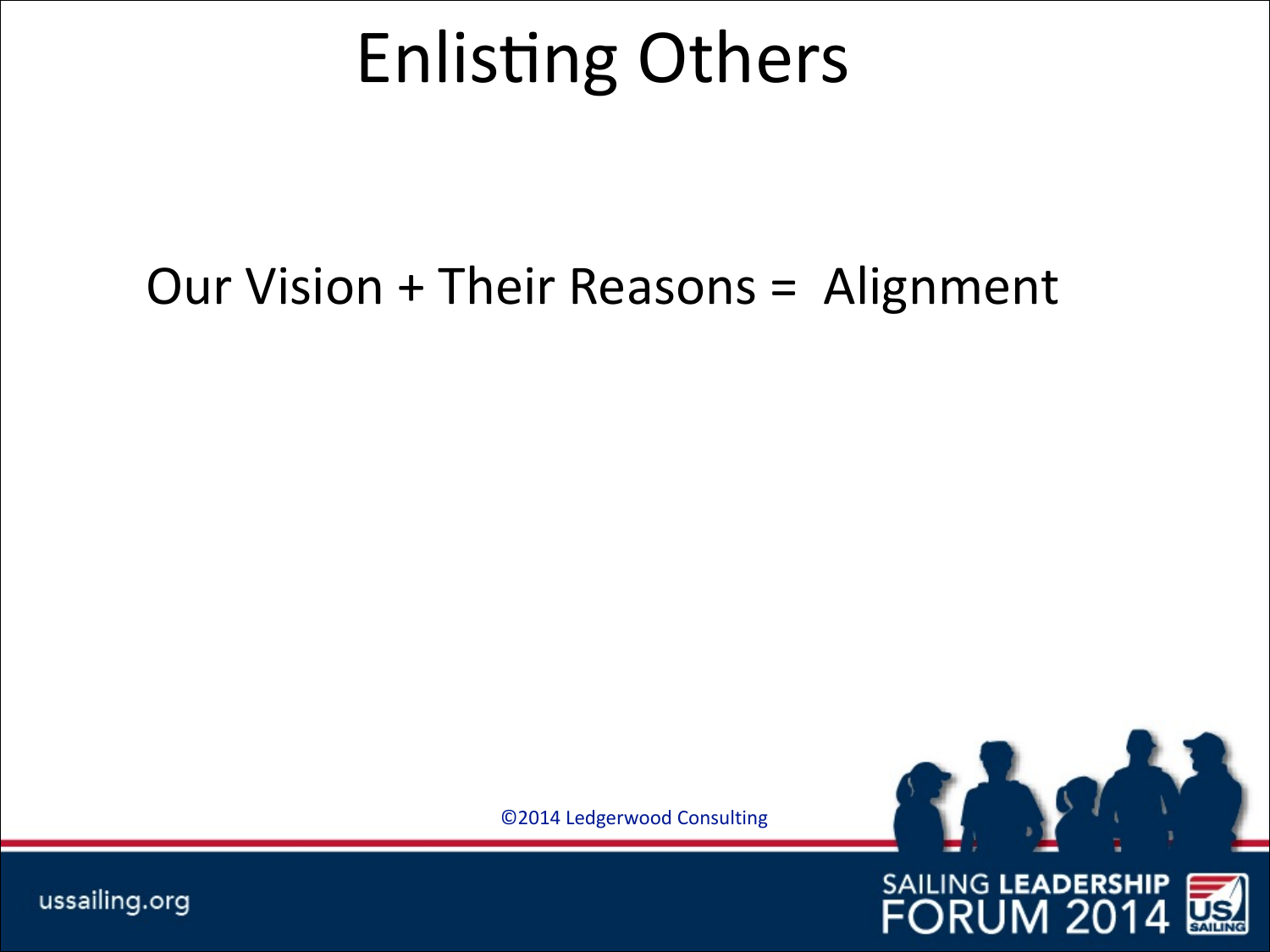### What Leaders Manage ...

- **Attention**
- **Meaning**
- Trust

#### example and the United States of the United States of the United States of the United States of the United States of the United States of the United States of the United States of the United States of the United States of

We discussed managing the context or culture of an organization as a way to manage the meaning of individual's behaviors. I referenced the section in Malcolm Gladwell's book *Blink* where he discusses the power of context. In particular I referenced the experiment on The Parable of the Good Samaritan as an example of how context influences behavior.

©2014 Ledgerwood Consulting



**SAILING LEADERSHIP** 

FORl

JM 20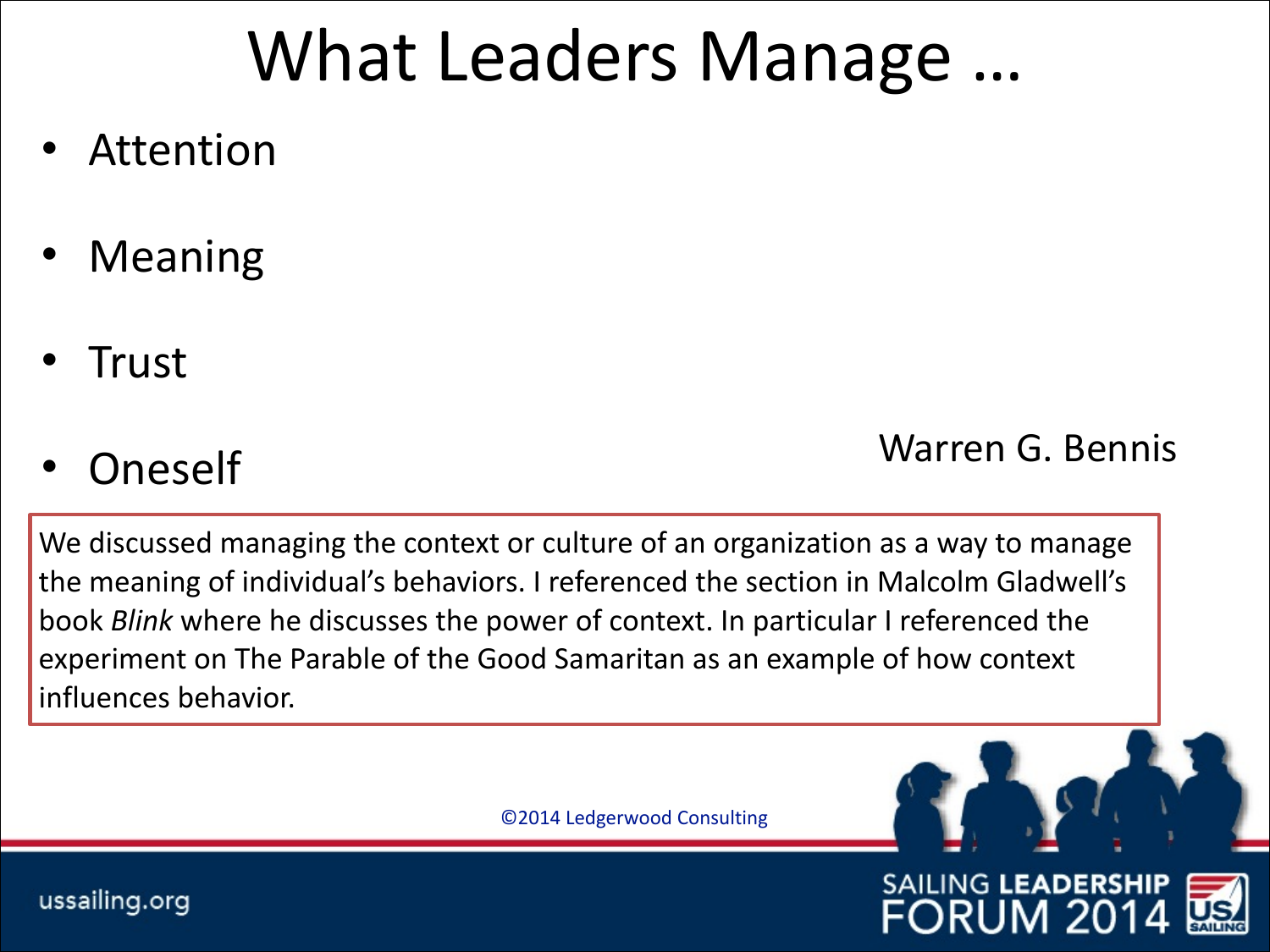### Managing Trust

#### We all have a *starting* point for our trust of others.

We started our discussion on managing Trust by looking at the idea that we all have a starting point for how much we trust people. And they are different starting points!

When we deal with others whose starting points are different we each can misinterpret the other's behaviors through our own filters.

©2014 Ledgerwood Consulting



JM 2

18

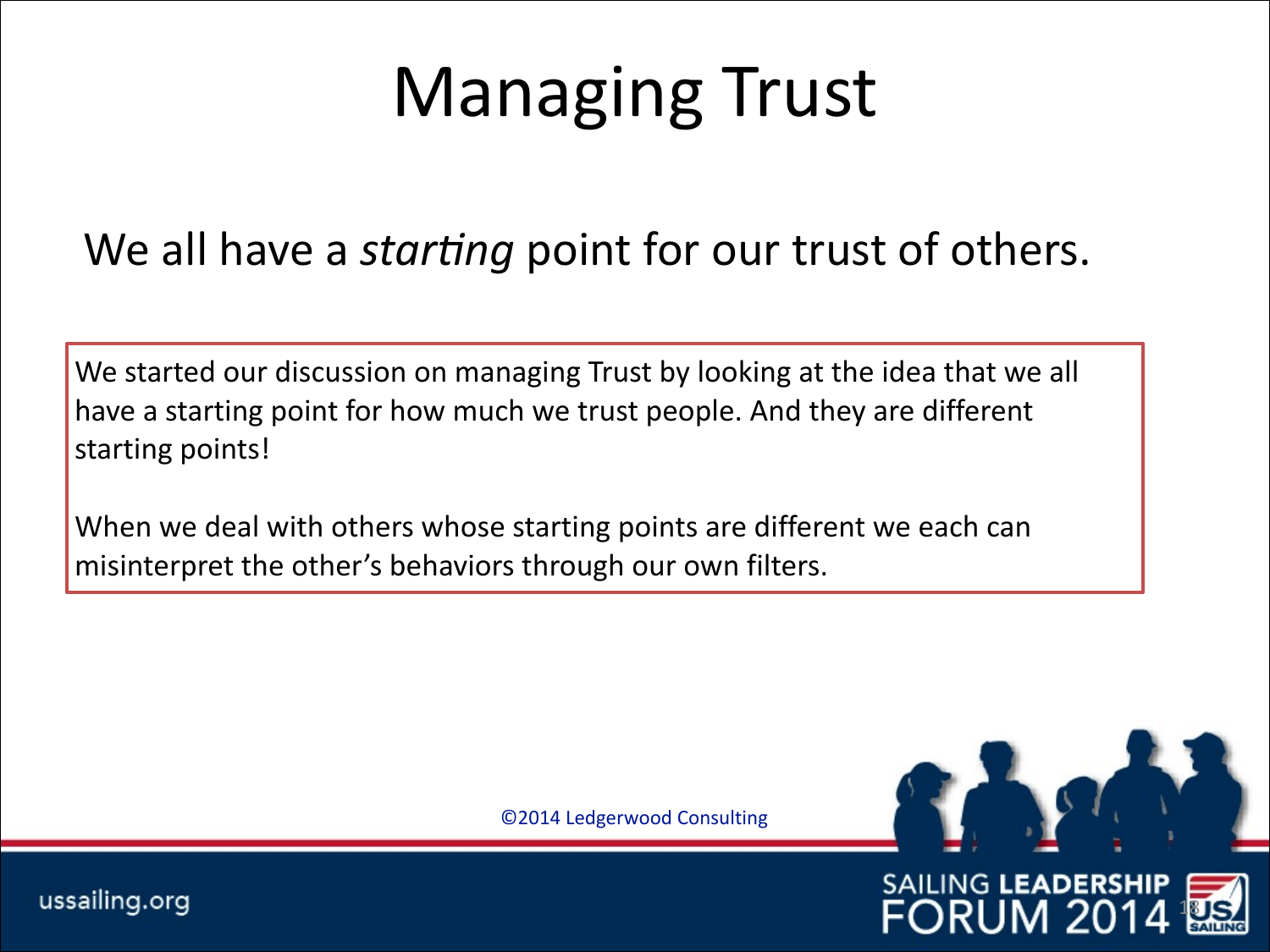### **Managing Trust**

### **Perceived Risk** Credibility x Intimacy

adapted from Synectics Inc.

©2014 Ledgerwood Consulting





ussailing.org

 $Trust =$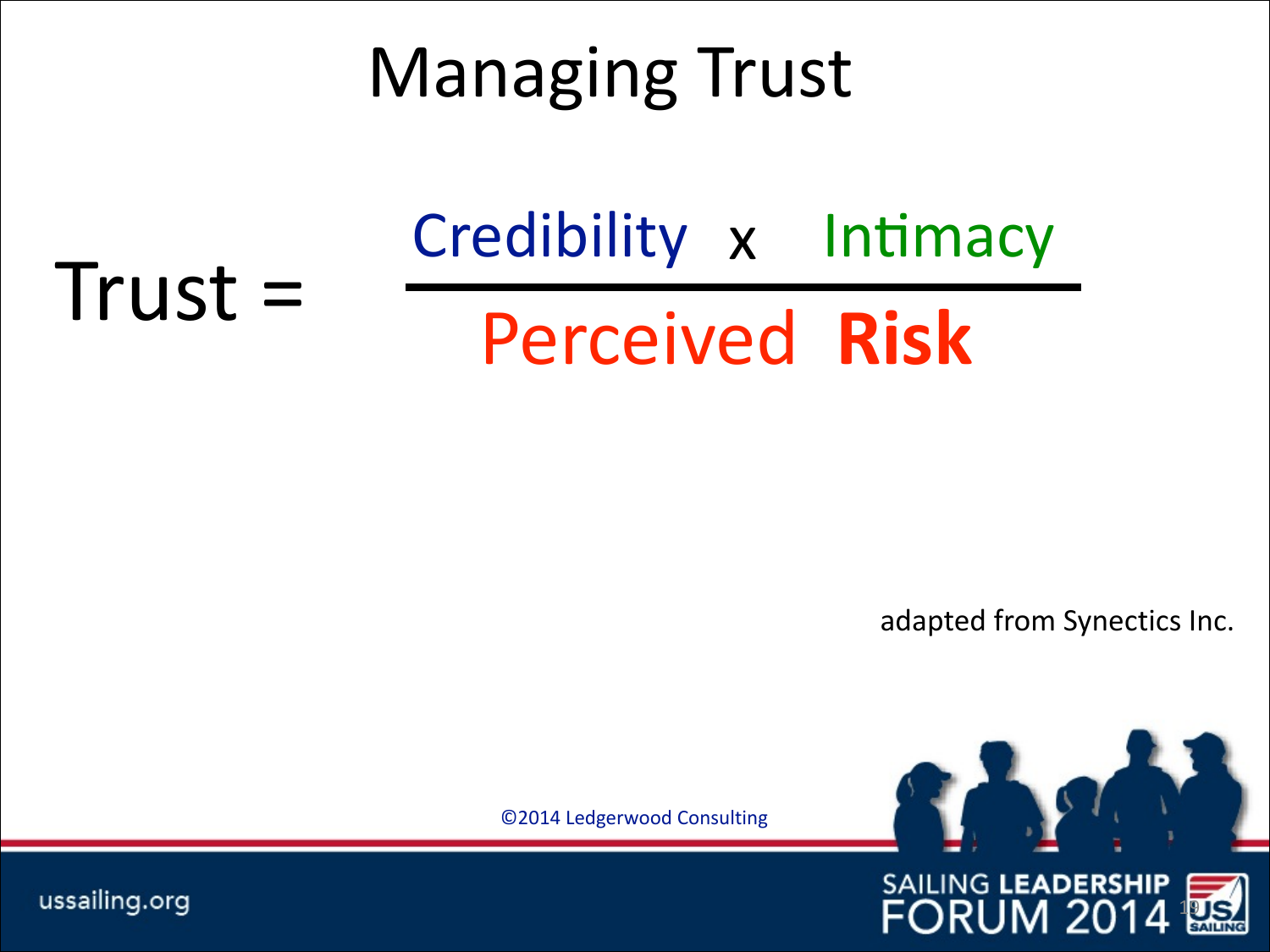### Fear and Risk

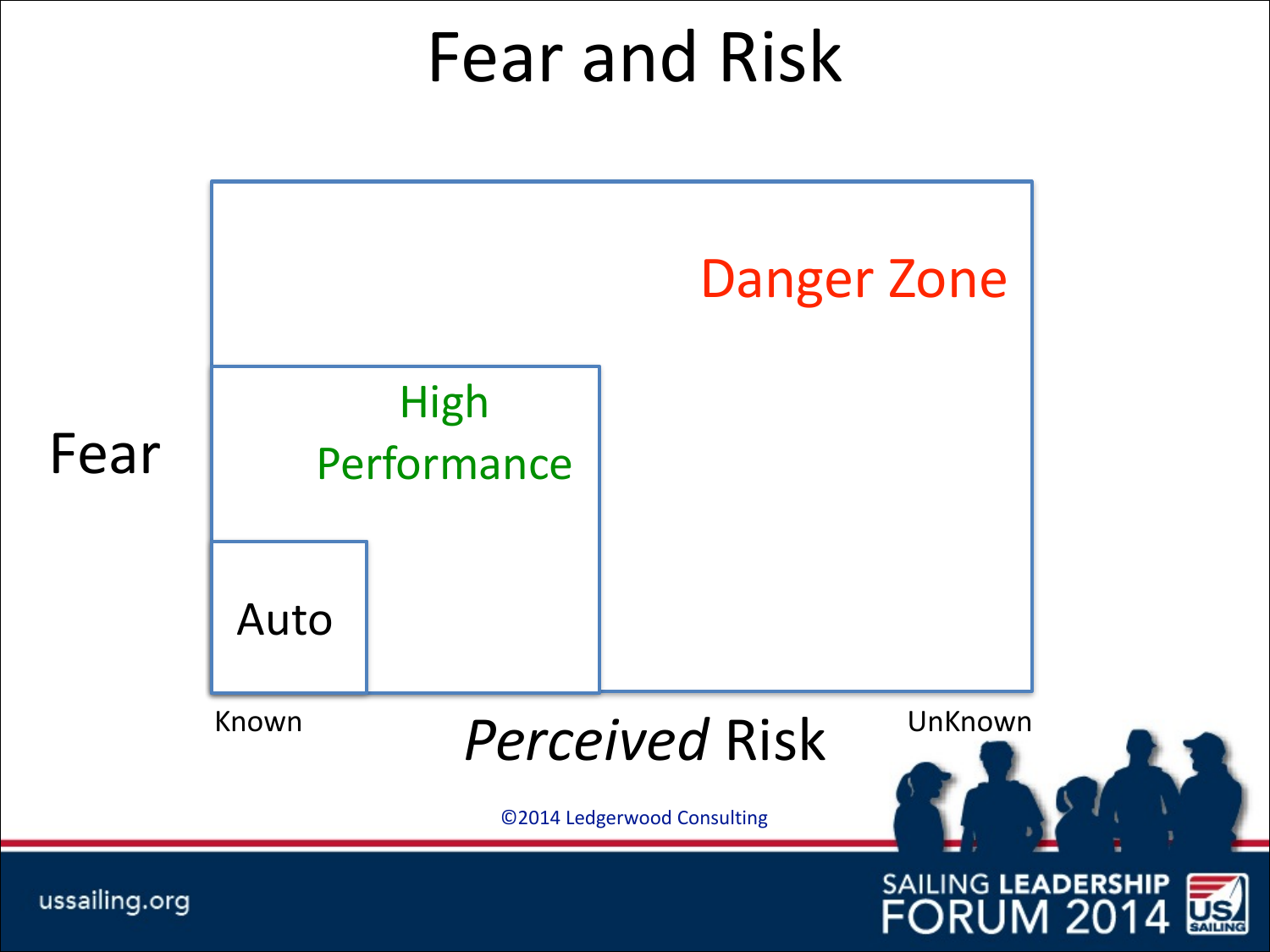### Our fear of Mistakes

"We learn from mistakes."

"There is a important difference between

above the water line mistakes

and below the water line mistakes."

We discussed the role of perceived risk and the management of that risk in building a climate of Trust in our organizations and its impact on peoples performance and engagement.

©2014 Ledgerwood Consulting



JM 20

ORl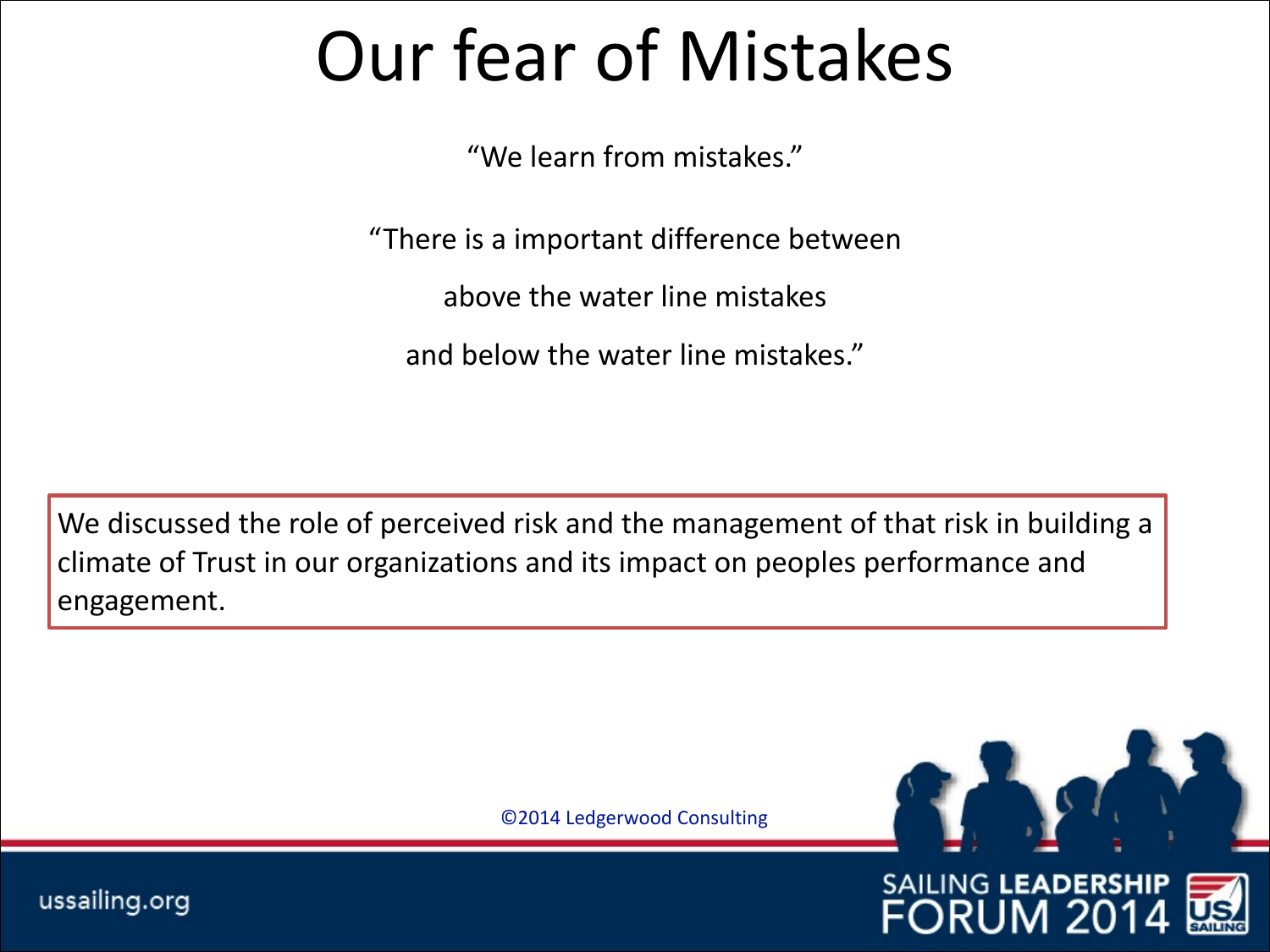### What Leaders Manage ...

- Attention
- **Meaning**
- **Trust**
- **Oneself**

Warren G. Bennis

©2014 Ledgerwood Consulting



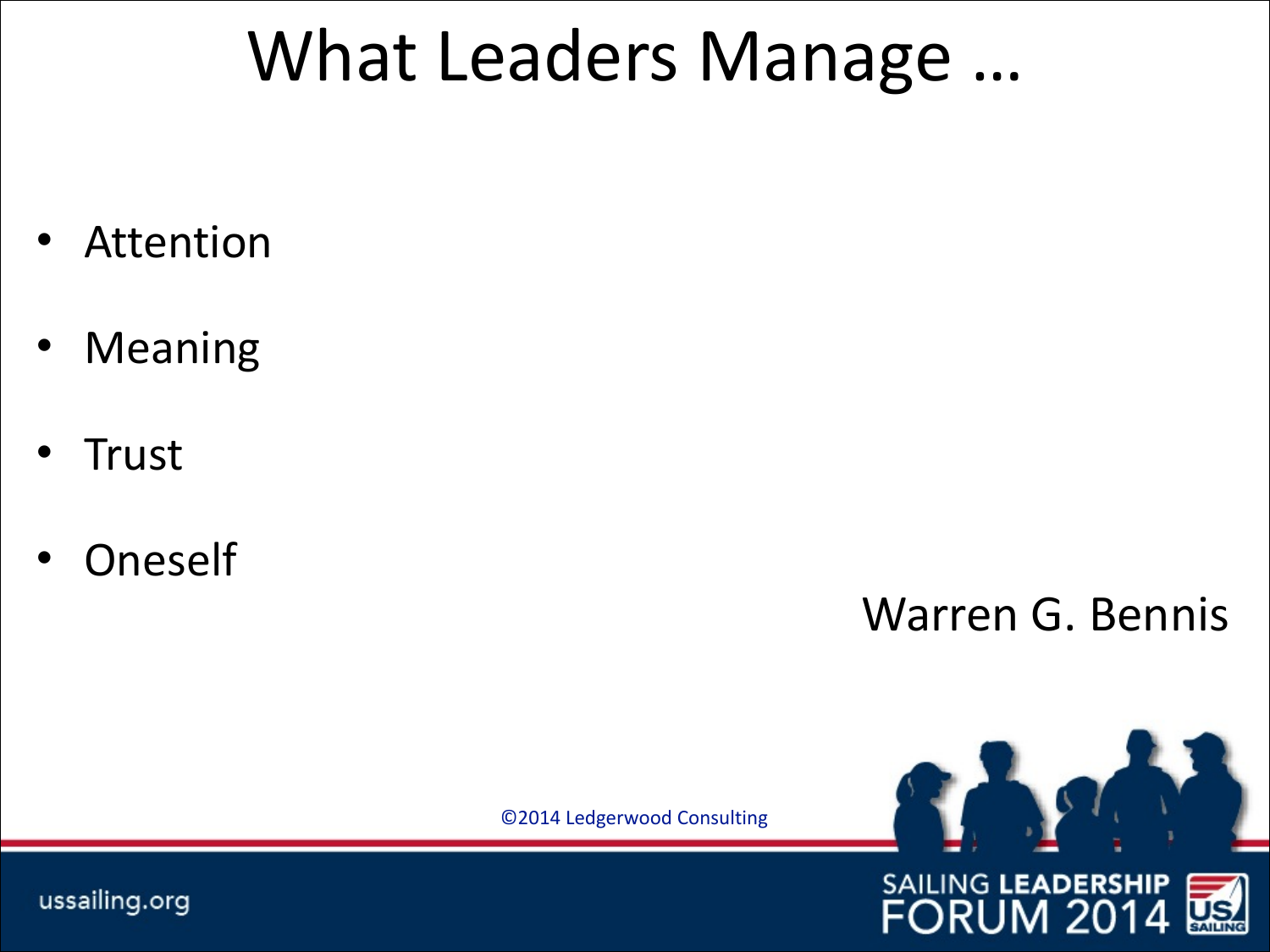# **Motivating**

I introduced two resources to be able to understand motivation. The first was the work of Douglas McGregor who introduced the idea that our only area of influence over people in our organizations is when what we are asking them to do (Organizational Needs) helps them accomplish something they desire (Individual Needs). 

The more we understand about what is important to them the greater our opportunity to make the connection between the two sets of needs.

A good read on McGregor is *Douglas McGregor Revisited: Managing the Human Side* of *Enterprise* by Heil, Bennis and Stephens.

©2014 Ledgerwood Consulting

**SAILING LEADERSH** 

**FORUM 2**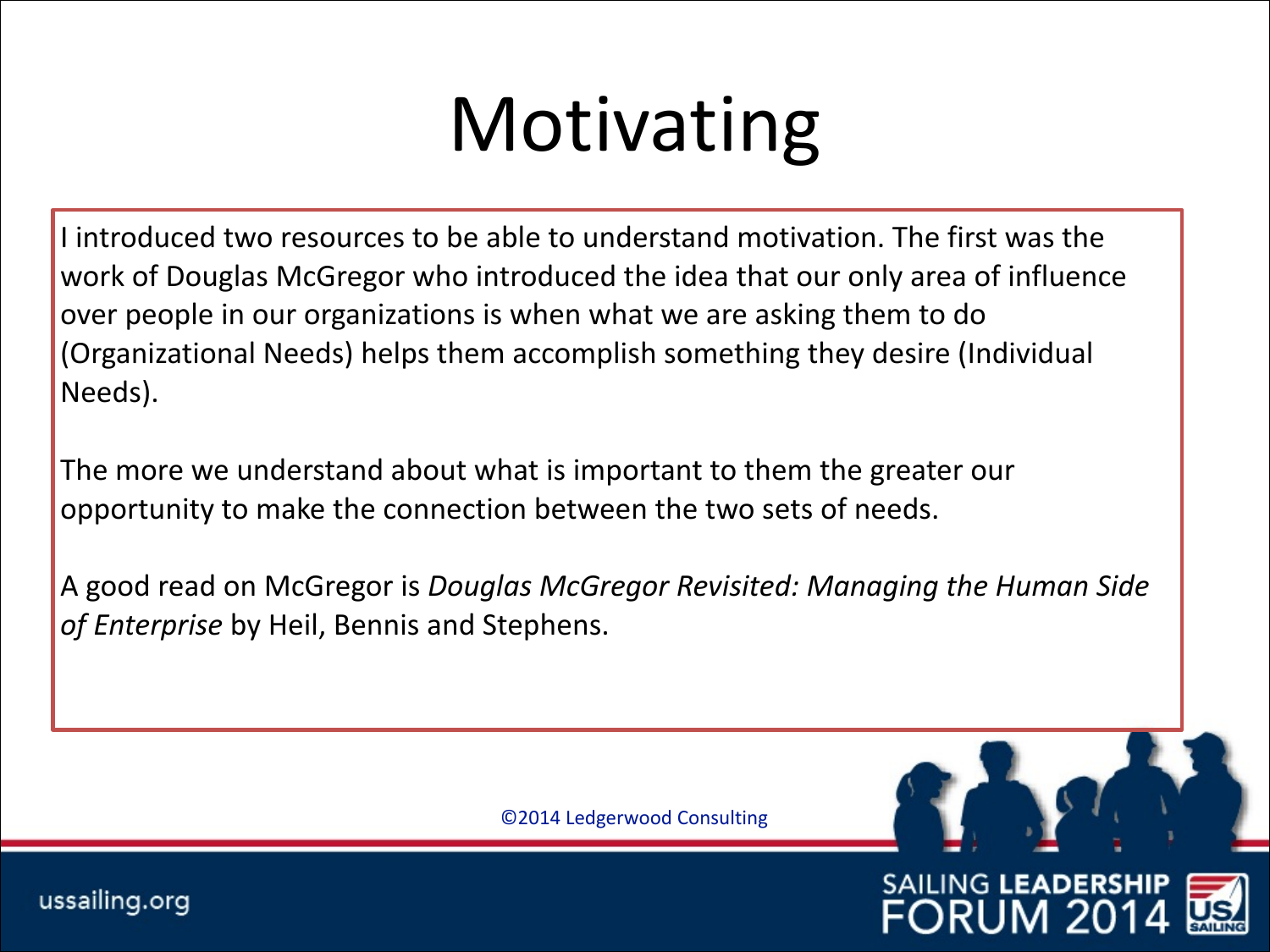### Our Ability to Influence is Limited



FORUM 2014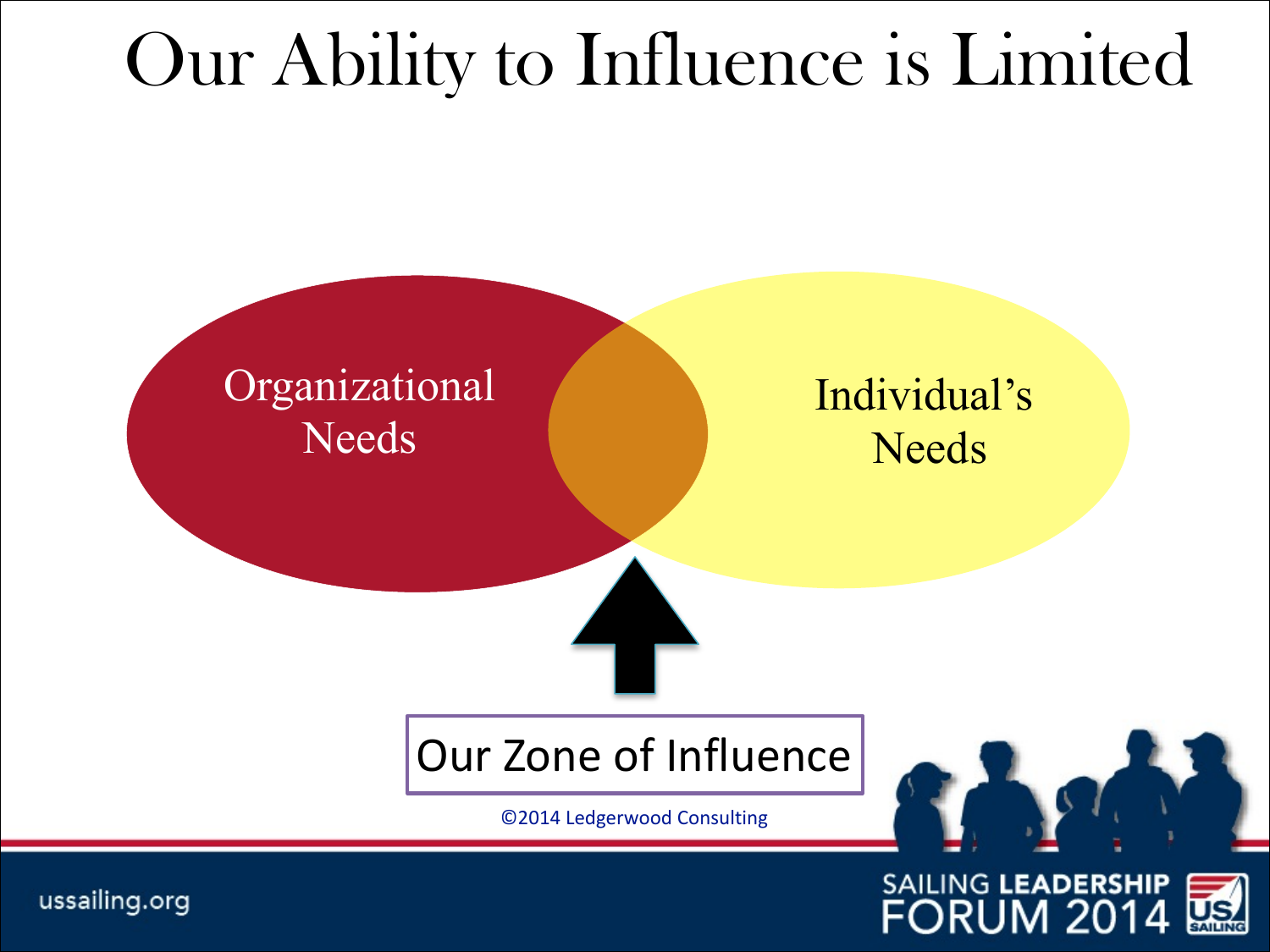### Daniel Pink on Motivation

- Mastery
- Autonomy
- Purpose

The other resource I introduced was Daniel Pink's work on motivation. *Drive* is his book that deals directly with motivation. Selling is Human is his latest and it deals with how to influence people when we don't have (or want to use) positional power. 

For a short very engaging and fun introduction to his work on Motivation check out this link.

©2014 Ledgerwood Consulting

ussailing.org



JM 20

ORl

25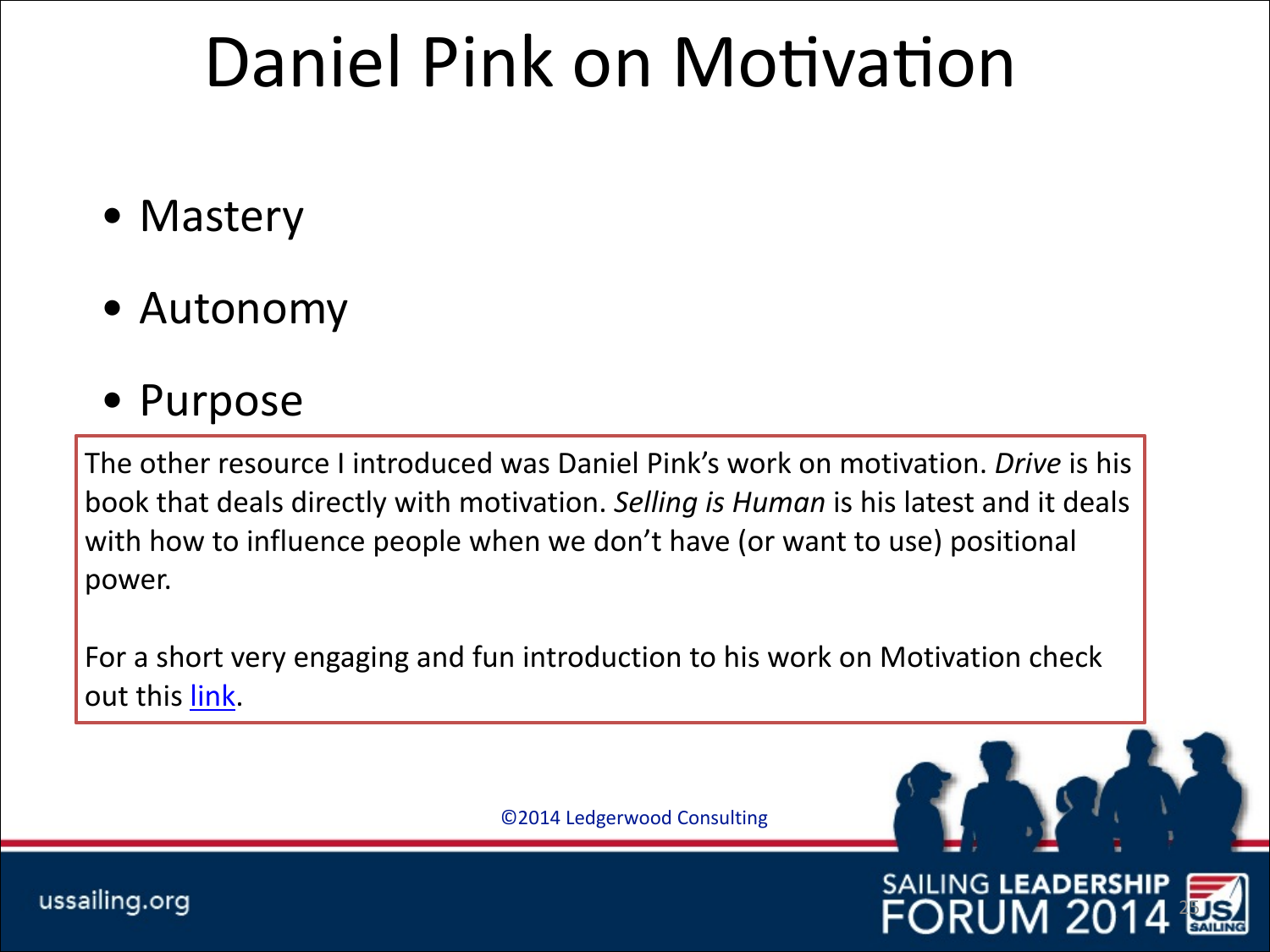## Learning Their Needs

Connecting on Multiple Levels:

- •**Vision** - *What do you want your life to look like?*
- **Objectives** How will you know you are getting there?
- Knowledge and Skills What do you need to take you there?
- Plan What is your plan?
- **Values** *What is important to you?*

This is a list that we use in corporate coaching where we recommend that the coach knows the person they are coaching on all these levels.

26

**SAILING LEADERSH** 

ORl

JM 2

©2014 Ledgerwood Consulting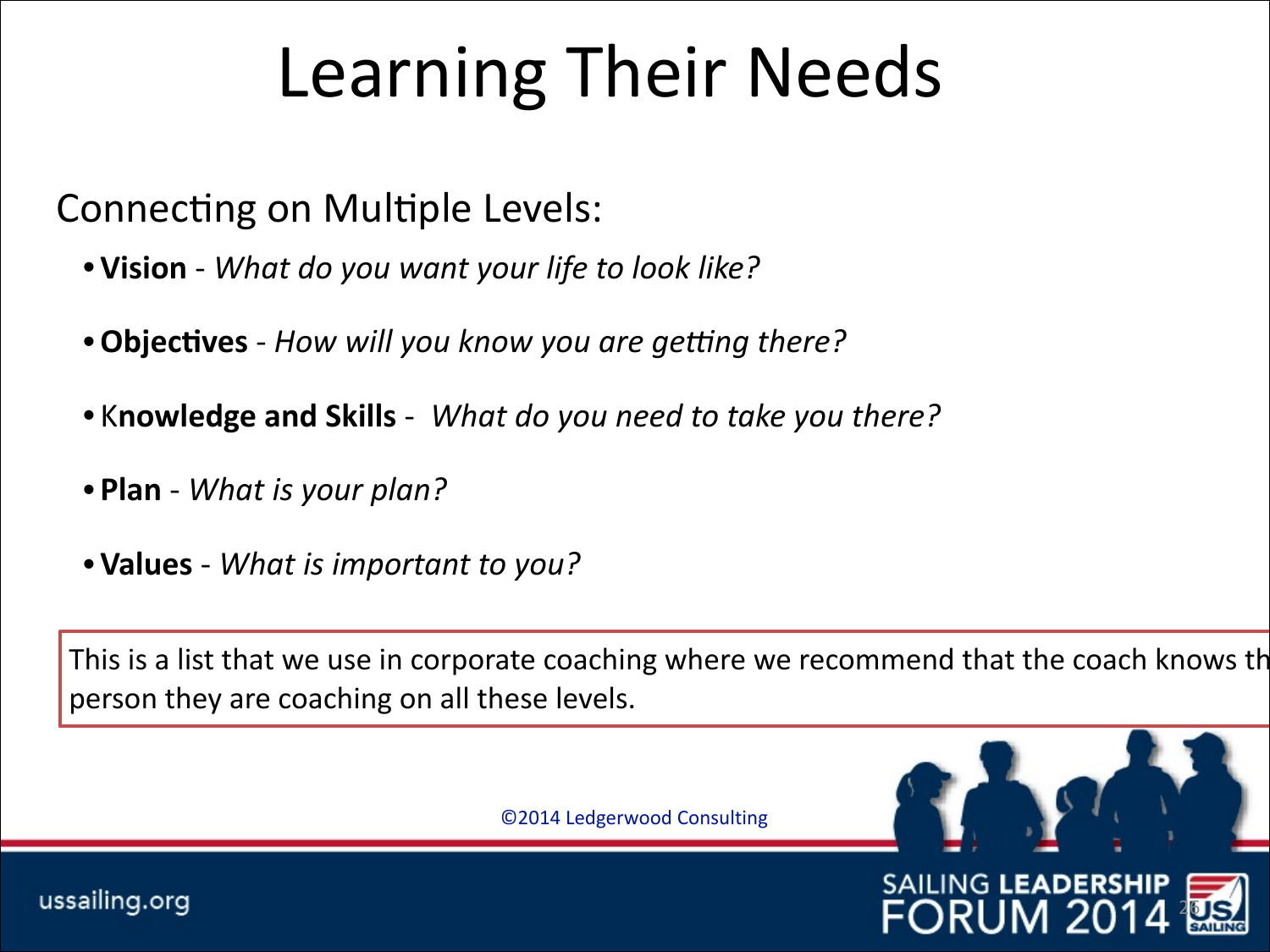## Lollipop Moments

And my favorite find as I was preparing this session. This TEDx talk should be required daily viewing for anyone that deals with people. Leaders, managers, parents, teachers, students .....

Drew Dudley talks for six minutes on Everyday Leadership and delivers a host of messages that would serve us well to observe.

Watch this talk!

©2014 Ledgerwood Consulting



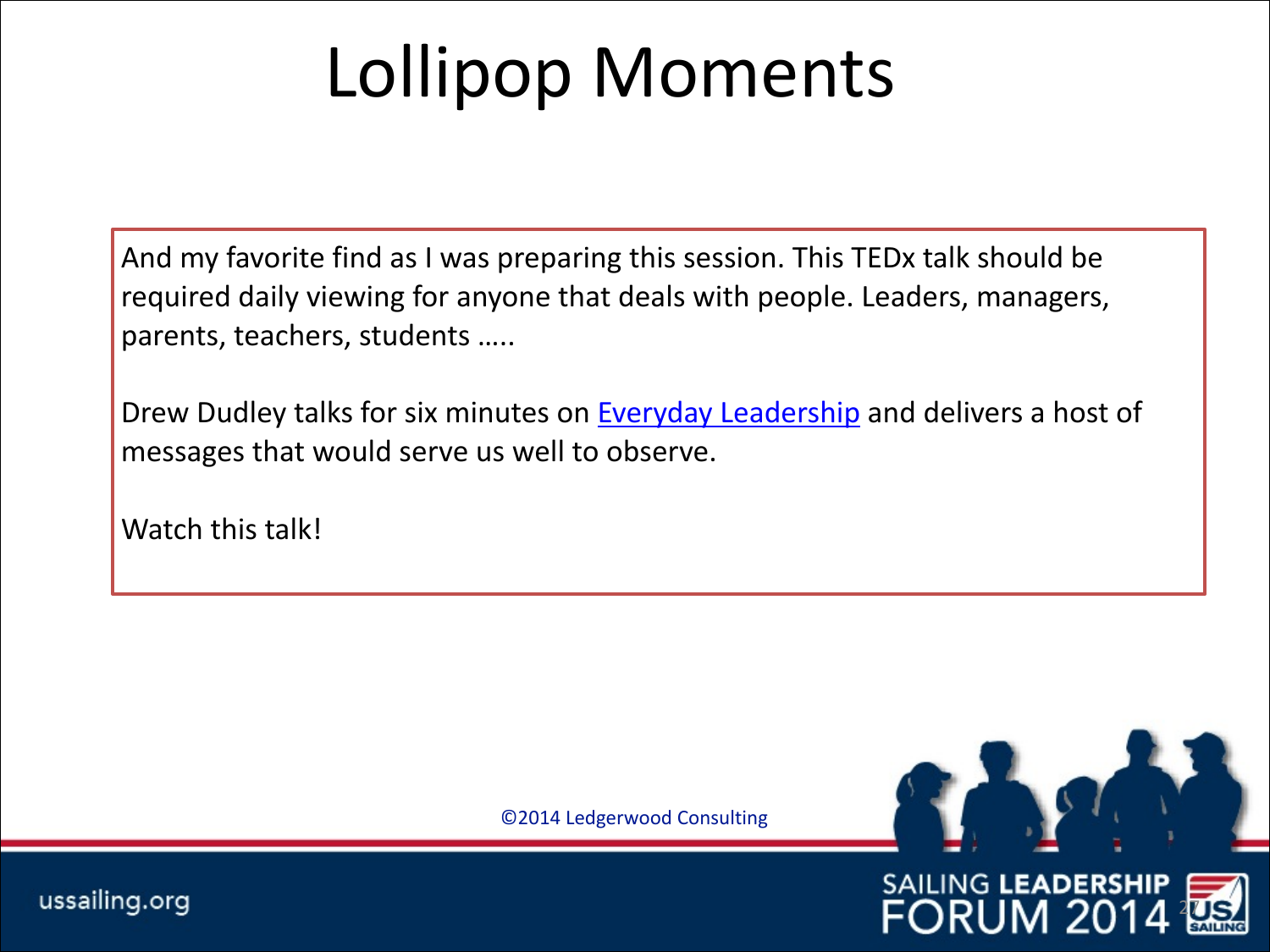## Teaching as acts of Leadership

- Recognizing teachable moments
- Believing that it is when they are ready to learn, not when we are ready to teach that creates the moment
- Remembering that they are willing volunteers
- Understanding that they do it for their reasons, not ours

©2014 Ledgerwood Consulting

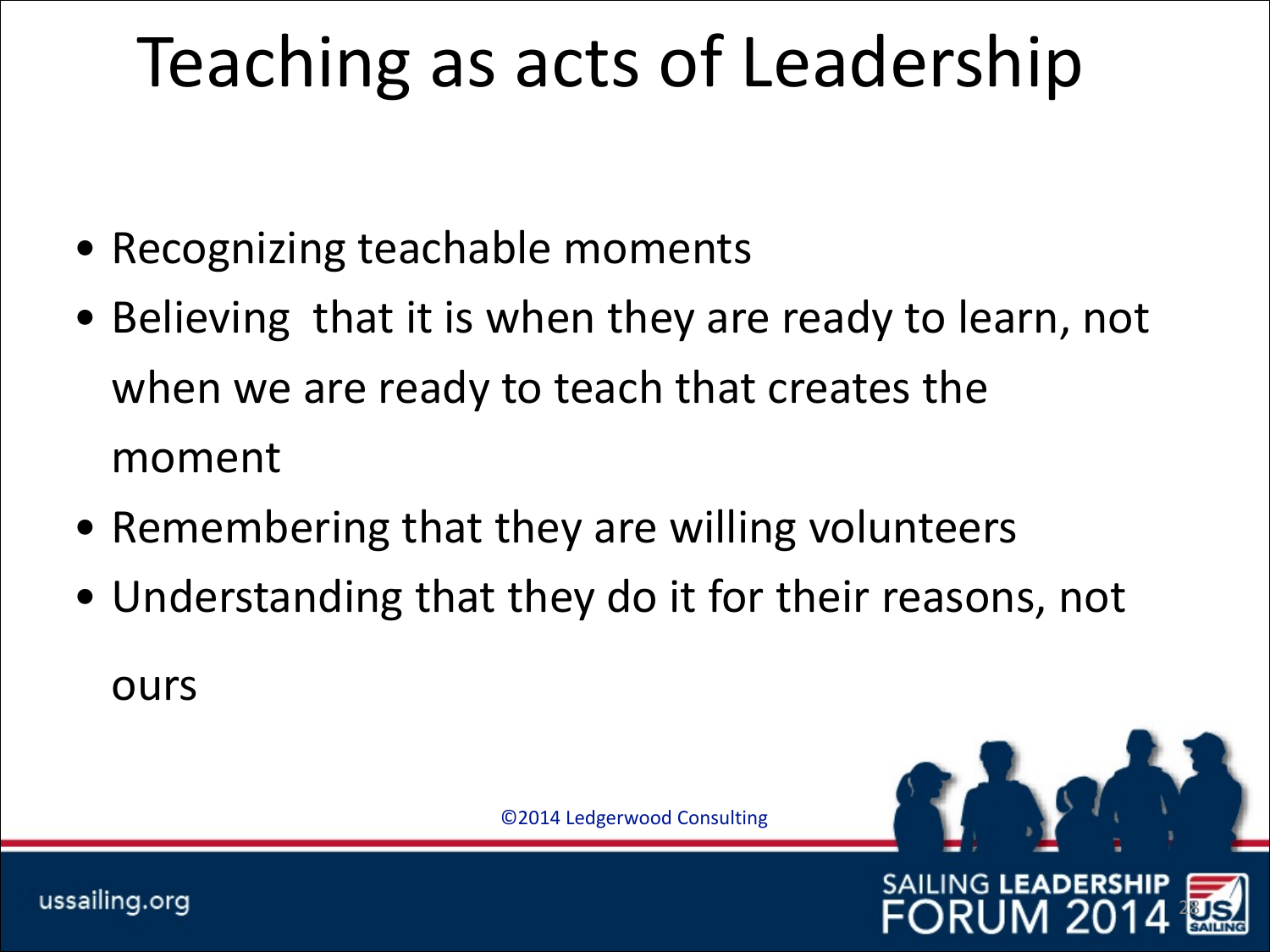### Please Remember ...

### "Knowing is the Enemy of Learning."

### *Stay Curious!*

©2014 Ledgerwood Consulting